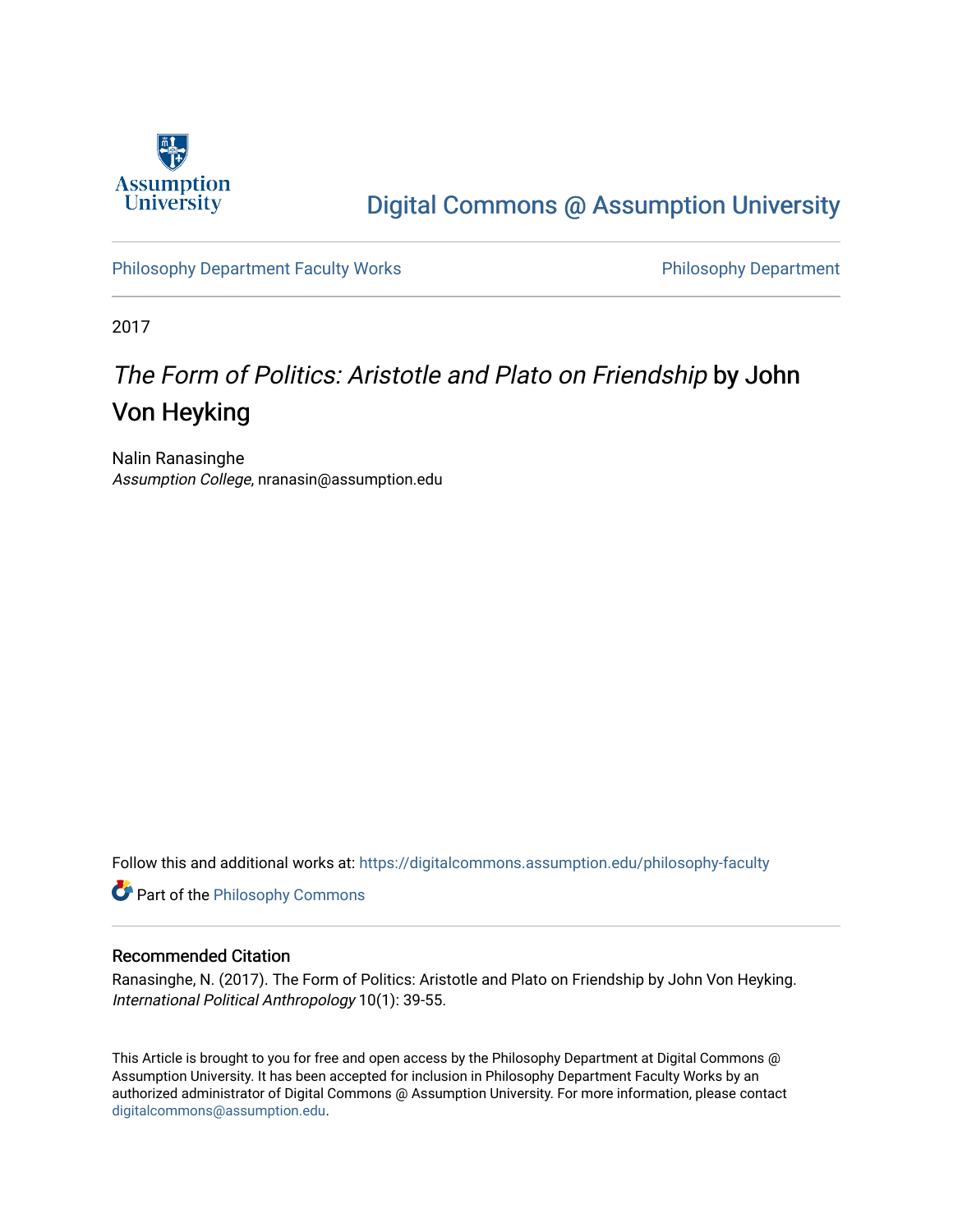# *The Form of Politics: Aristotle and Plato on Friendship* **by John Von Heyking**

# *Nalin Ranasinghe*

# **Abstract**

Heyking's ascent from Aristotle to Plato implies that something Platonic was lost in Aristotle's accounts of friendship and politics. Plato's views on love and soul turn out to have more in common with early Christianity. Stressing differences between eros and thumos, using Voegelin's categories to discuss the Platonic Good, and expanding on Heyking's use of Hermes, I show how tragic culture and true politics can be further enhanced by refining erotic friendship, repudiating Augustinian misanthropy, positing minimum doctrines about soul and city, and basing reason on Hermes rather than Apollo.

**Keywords**: Plato, Aristotle, Voegelin, Eros, Thumos, friendship, soul, Von Heyking

# **Introduction**

John von Heyking's book on friendship is as easy to read as it is hard to review. Though pleasant to peruse, it's also difficult to march through. Heyking invites interruption in as much as he befriends his readers and forces them to converse with him, thus interrupting the smooth flow of swift reading that is so prized in an age of executive summaries, skimming and instant understanding. This work is also timely as it appears in a super-heated political atmosphere, one in which even sincere and time-tested friendships become unhinged. We see how savage events tear apart jointly held and seemingly atomic or un-splittable foundational values into oppositely charged ideals. This tie between friendship and politics is of the utmost significance as it has been seen, since Classical Athens, that the political realm is based on the extension or overflowing of friendship. Trusting in the gift of Logos, the frank and rational speech that is an essential part of friendly discourse, we need no longer sanctify and shroud in secrecy what is archaic and absurd about our culture; a civilization's strength lies in its power to confess and learn from its errors, instead of stubbornly justifying them. But while civilization will implode if we fail to defend politics from pressures to link up and network or gang up and discriminate, its very basis is refuted if we deny a soul's power to rise above its genetic roots and behold via eidetic means the beauty of another.

### **Plato's Eros and Christ's teachings on love**

While Heyking identifies subtle differences between Plato and Aristotle, he also drew my attention to deep affinities between Plato's Eros and Christ's teachings on love. Perhaps the true followers of Socrates and Jesus have to unite in a spirit of friendship if mankind and the Earth are to be saved from extremist advocates of violent *Thumos* or heartless *Noos*? We also see how love, long a furtive fugitive and rootless refugee, may be shown a viable path to a robust citizenship, affirmed by mind and desires. For this to occur, and the catholic nature of the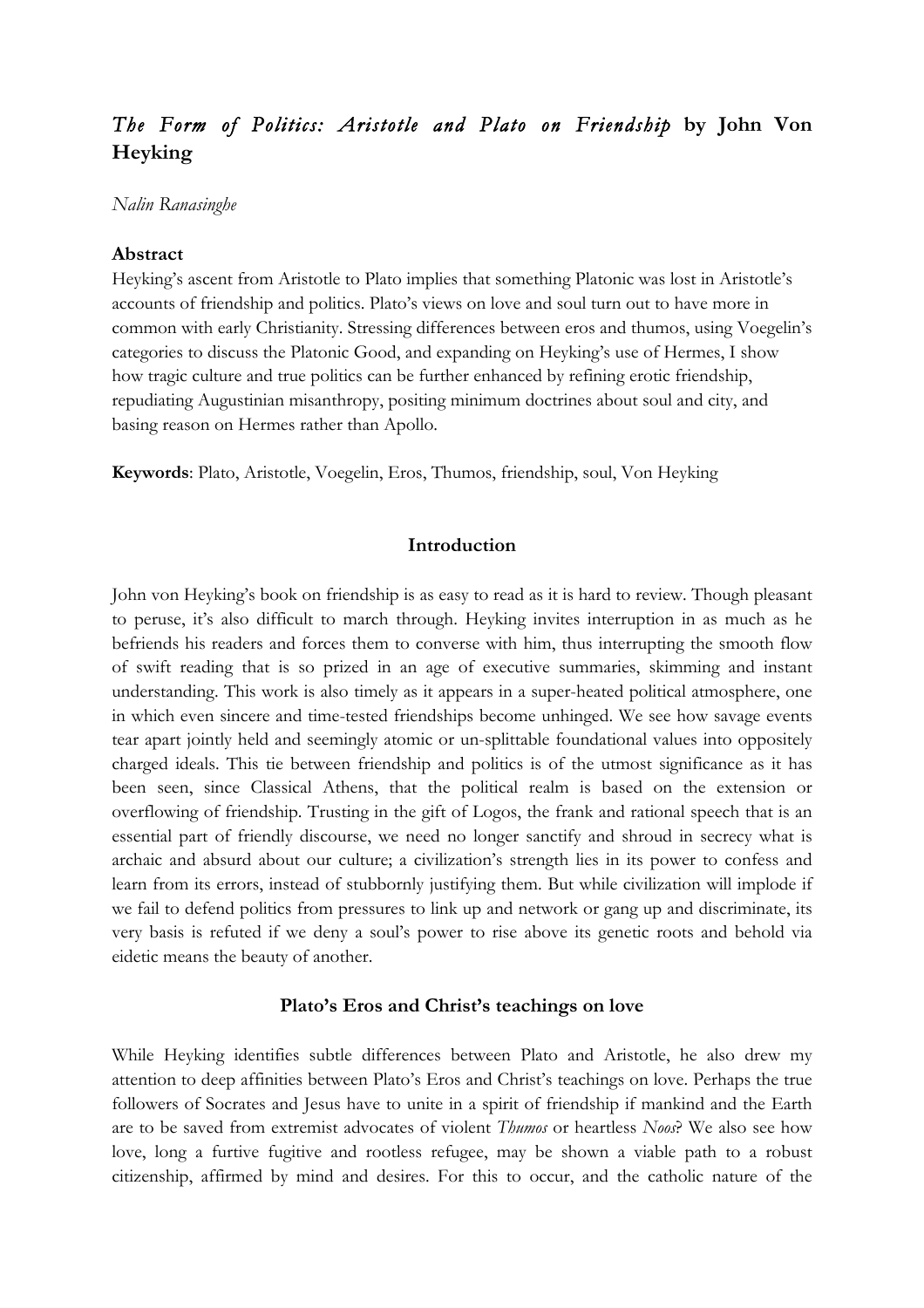Western tradition to be shared, we must regain the experiences of 'soul' and 'polis' after two millennia of alienation and abstraction. Living together must be for the good life, and noble actions not just for life.<sup>1</sup> Pious world-denial and vain scientific materialism both reject Nietzsche's fervent plea that the earth be given a human meaning;<sup>2</sup> they derive from misanthropic outlooks that pre-empt the possibility of friendship and see the soul as something unruly, to be managed and saved from itself. While this attitude is nascent in Aristotle, it is compounded by Augustine's barbarous assault on the City and Man. His Carthaginian curse on the city, Dido's deferred revenge on Rome, must be lifted before soul or city can live freely again. Reading beside Heyking, I will indicate some of the deeper implications of his book.

We start from Aristotle's tendency to split *philia* into either a divine link with god's Mind that cannot be shared with another (why friends do not let friends become gods)<sup>3</sup> or a mimetic bond between men who unreflectively confirm, celebrate and embody their regime's morality, deriving pleasure and pain therefrom.<sup>4</sup> But it may be that true friends' and friendship's adherence to the Good, what Voegelin calls the *Agathon*, <sup>5</sup> is a stance that helps a virtuous soul endure changing contexts with grace instead of being ruled by them<sup>6</sup>; while the Platonic Good is said to be beyond Being<sup>7</sup>, the object of Aristotelian contemplation, it also sustains human virtue and grace through history's flux, empowering us to fight the urge to settle for the norm and seek stable sameness. This erotic Platonism sets Heyking's book above other works on friendship. The hierarchical relation he describes, a vertical alignment between the Good, the friend and the polity, gives indirect but humanly valid hints of an ontological basis neither tragic Hannah Arendt nor thumotic Leo Strauss can offer; it also shows the silent majority of believers, spiritual and patriotic, a source of dignity and love the intertwined extremes of religious dogmatism and hi-tech post-humanism lack. These stances overtly deny a soul's integrity and freedom.

Heyking's account of friendship is based on the first phenomenon in the order of experience, what Aristotle calls *sunaisthesis*, or, as Heyking puts it, a common or mutual perception of the good shared by friends.8 Yet unlike Aristotle, for whom pure *sunaisthesis* is an unerotic *intellectual* experience that seems distinct from that of citizens celebrating the splendor of their constructed polity, a disjunction corresponding to his basic separation of the moral and intellectual virtues, Heyking sets up a genuinely positive view of human political life, one the philo-sopher, far from creating and then warily contemplating, truly participates in. Instead of using political science to build a cave to protect us from the worse traits of human nature but only ends up alienating the soul from the Good, this Eric Voegelin-inspired example of Platonic political art seeks to reveal and celebrate the beauty of the cosmic order. But these lofty goals are presently beyond us; our first aim should be to grasp *sunaisthesia's* meaning before discerning its role in Heyking's project.

Heyking suggests that the Good/Agathon receives objective corroboration by being apprehended by more than one person. It ceases to be a subjective delusion of the kind held by men such as Don Quixote when, as C.S. Lewis puts it, another is there to say 'What? You too? I thought I was the only one.' <sup>9</sup> Here, of course, it is not a religious statement being made but a claim about the beauty of the cosmos as opposed to the order of nature or regime. But it could fairly be said that the ideal becomes real, almost regardless of the validity of this claim beyond the dyad of the friendship, by the erotic event of friendship. This helps us to interpret E. M. Forster's wish to possess the moral power to betray his country before he would betray a friend;<sup>10</sup> the state is a thumotic abstraction without the living grace of true friendship. As Heyking implies, a nation, and even politics itself, derive all their moral authority from the divine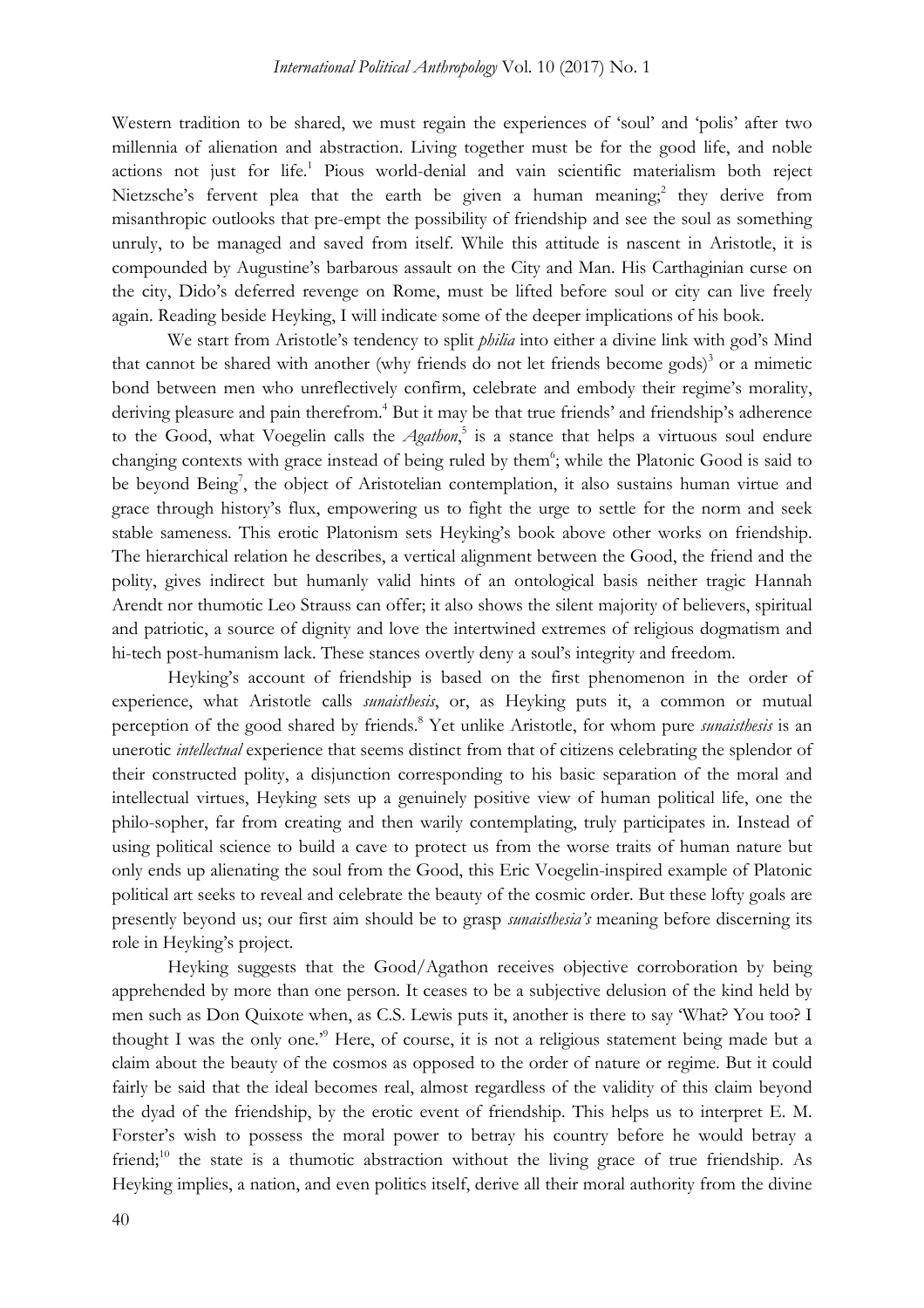power of friendship; apart from the friend rescuing us from solipsism, friendship also confirms our best self; who we really are. Instead of the vertiginous horror of the isolated self or the thuggish collective ego of thumos, friendship reacquaints us with the better angels of our own soul and since the Greek for nature, *phusis*, means grow, helps that self to grow, thrive and realize its goal, or *telos.* Thus, self-knowledge itself is gained by friendship. In short, the polis does not define *philia*, erotic friendship gives birth to true politics.

Heyking moves from Aristotle's definition of *sunaisthesis* as 'common or mutual perception of the good' to saying that 'I behold the good while beholding you behold the good; we hold the good together while beholding one another.<sup>11</sup> We behold the good through, in and with the friend; the old familiar words for this moment of communion can be also viewed in terms that are erotic, and in that sense transcendental, rather than religious or civic. Perhaps the link between the religious and philosophic senses of *sunaisthesis* can best be seen when one recalls the Gospel of Luke's story of the risen Jesus appearing before two once and future disciples on the road to Emmaus;<sup>12</sup> somehow it is only through the activity of the common meal, rather than by the stranger's account of how things had to occur in a certain way, that the two persons saw Jesus or, rather, saw each other see Jesus and, in a sense, only saw Jesus in their other self, for the man they then knew to be Jesus vanished as soon as the identification was made. Further, it was only through the friends' confirmation of the self-same powerful feeling that 'their hearts were afire' that this emotion, and the transcendent but once temporal incarnation of the good it pointed towards, was objectively verified. Later, this feeling of community and the energy it generated could be viewed as the basis for the experience shared by many more at the feast of Pentecost. We try to keep these foundational events alive and timeless in the cave or church by sacred myths that translate their mystical content into rituals and linked stories.

#### **Sunaisthesis**

The first and most definitive example our book gives of *sunaisthesis* goes back 300 years, to the War of the Spanish Succession and the special relationship that existed between John Churchill, the  $1<sup>st</sup>$  Duke of Marlborough, and Prince Eugene, his Imperial opposite number.<sup>13</sup> This startling choice passing over more recent and familiar historical ties, such as those forged between the Duke's descendent, Winston Churchill, and Franklin D. Roosevelt (where Roosevelt gleefully promoted the liquidation of the British Empire) or the more recent and far less turbulent relationship that Margaret Thatcher set up with Ronald Reagan (to which Heyking only alludes but does not single out) certainly suggests that they do not measure up to the high bar this book sets up. While 'Maggie' and 'Ronnie' found common cause in the destruction of the state and their devotion to corporate interests at the expense of human rights, hardly appropriate goals for politicians let alone statesmen, John Adams and Thomas Jefferson only were reconciled long after the vicious rivalries that marked their years in active politics. By contrast, Churchill, himself a historian of note, tells us that Marlborough and Eugene found relief in their friendship from 'the intrigues, cross purposes, and half-measures of a vast, unwieldy coalition trying to make war.<sup>14</sup> Heyking gently implies that genuine virtue friendship between real statesmen, in the truest sense of this aristocratic ideal, is obsolete in a once oligarchic and now demagogic age filled with dodgy dossiers, smug sanctimony and crafty calculation. We think of Tony Blair and his support for the Iraq War.

But a relationship of absolute trust between persons engaged in the highest political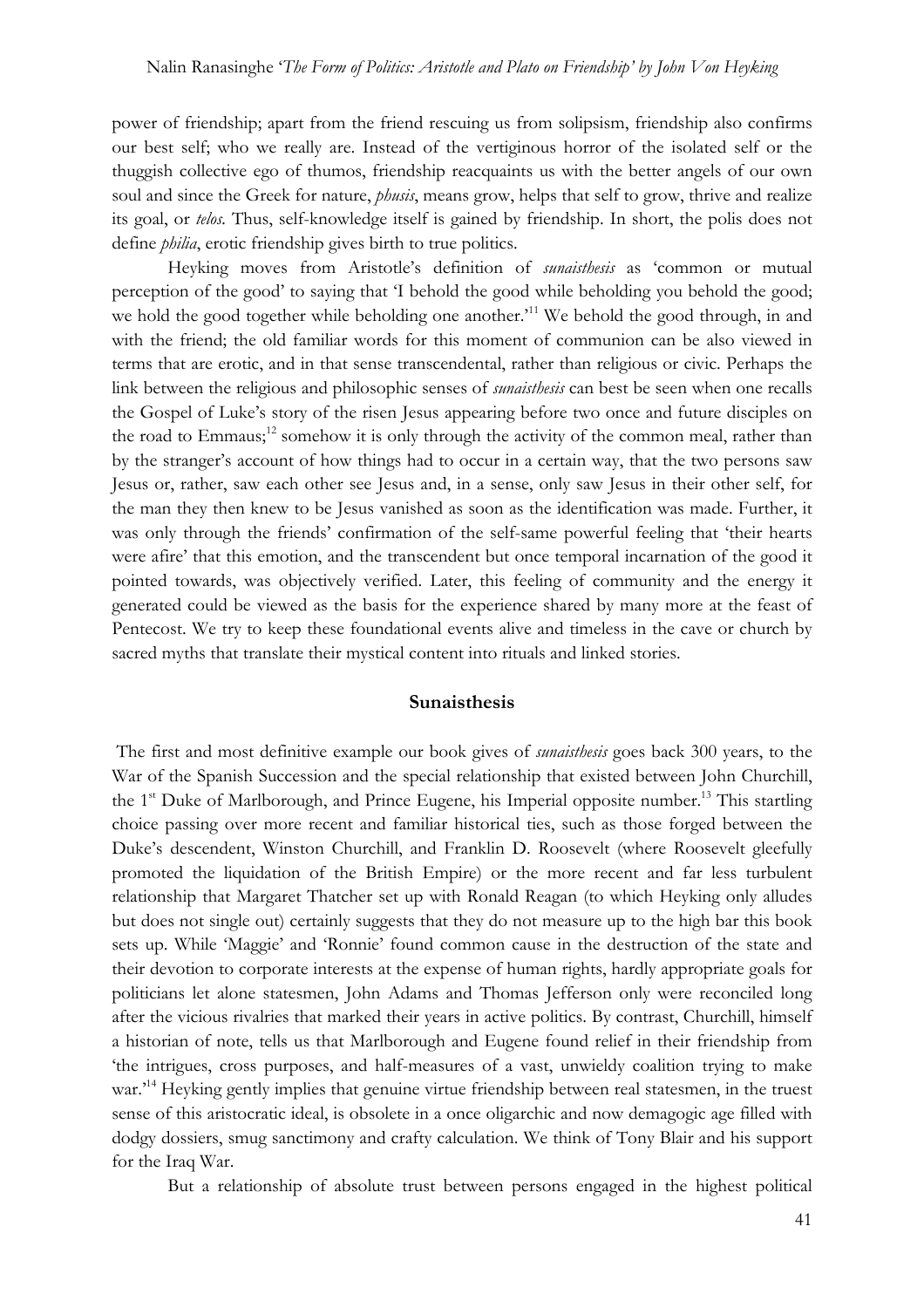activities seems anachronistic and absurd today. Surely the first priority should be given to family over friends? Isn't money making and the commodious living promised by Hobbes<sup>15</sup> far more consistent with human nature than the good life? Didn't Augustine even denounce the pagans for their belief that virtue could withstand evil?<sup>16</sup> Shouldn't we accept his view that the state exists only to punish sinners<sup>17</sup> and to censure the sinful hubris of those praising splendid pagan virtues? After attributing today's failure of politics to modern leaders' incapacity for virtue friendship,<sup>18</sup> Heyking audaciously performs a tiger's leap over two millennia of modern and medieval political theory to deploy long-forgotten Platonic terms that yet reside close beside the origin of the polis and Western civilization itself.

Repudiating Augustine, who boldly proclaimed the end of the age of miracles, condemned as demonic any power that sought to connect the transcendent with the temporal, and pretty much justified war and *realpolitik* amidst the ruins of the city-state he gleefully denounced, Heyking speaks of a daimonic man who breaks through barriers built by sin and suspicion to reconcile us with the divine cosmos and each other. Deftly connecting Churchill's recognition of the daimonic genius to its original source, Heyking takes us from the territory of shamans and witchdoctors to Plato's account in the *Symposium* of 'one who is wise in the whole intercourse and conversation of gods with human beings.' <sup>19</sup> If even this mildly mystical idiom may be too much for our positivistic times, and also give offence to those who call Jesus the only way to God, we have Voegelin's account of the '*daimonios aner'* who 'lives in the tension between needy and full being.<sup>20</sup> Eros traverses and symbolizes 'the poles of temporal and eternal being' and makes it possible for the human and divine to 'partake in one another.' The erotic man is also 'the measure of right' and has great charisma or 'the power of influence on others.<sup>21</sup>

#### **Eros**

This Dionysian power is certainly far from unfamiliar today, especially as we seek to repudiate some of the soul-deadening demands made by modernity; but even as we recoil from the deadly charisma of men such as Mao and Hitler, we must also affirm the reality of the erotic spiritual power for the good exuded by the likes of Aleksander Solzhenitsyn, Martin Luther King, or Popes John XXIII and Francis. In Voegelinian terms, these people differentiated and revivified faiths and cultures that had become abstract and self-serving; even despite incurring vilification and hatred, they redirected their reified traditions towards the *Agathon*. Further, even many *bien pensants* of the non-religious world concede that the efforts and exertions of these individuals were sustained by a force of goodness beyond the quantifiable aspects of reality.

Heyking's main point is that the divine is not unfriendly towards humanity; nor, *pace* Aristotle, do the gods discourage human fellowship or politics.<sup>22</sup> To the extent to which we see that persons of daimonic rather than demonic genius are not seeking to use the gods or usurp the powers of the devil but merely want to liberate us from captivity in a living sepulcher of selfhatred and post-Christian misanthropy, we may find that the categories of friendship are not oligarchic and limited to a few but truly cosmic and available to all. They are the very means by which generic anthropoids become uniquely differentiated *aner*. The Voegelian ecumenism Heyking espouses here is thus strikingly distinct from a Christianity that looks back yearningly to its tribal exclusivist origins in the taboos and prohibitions of Moses' jealous God. Any cosmopolitan outlook based on friendship is opposed to oligarchic values (of the few) based on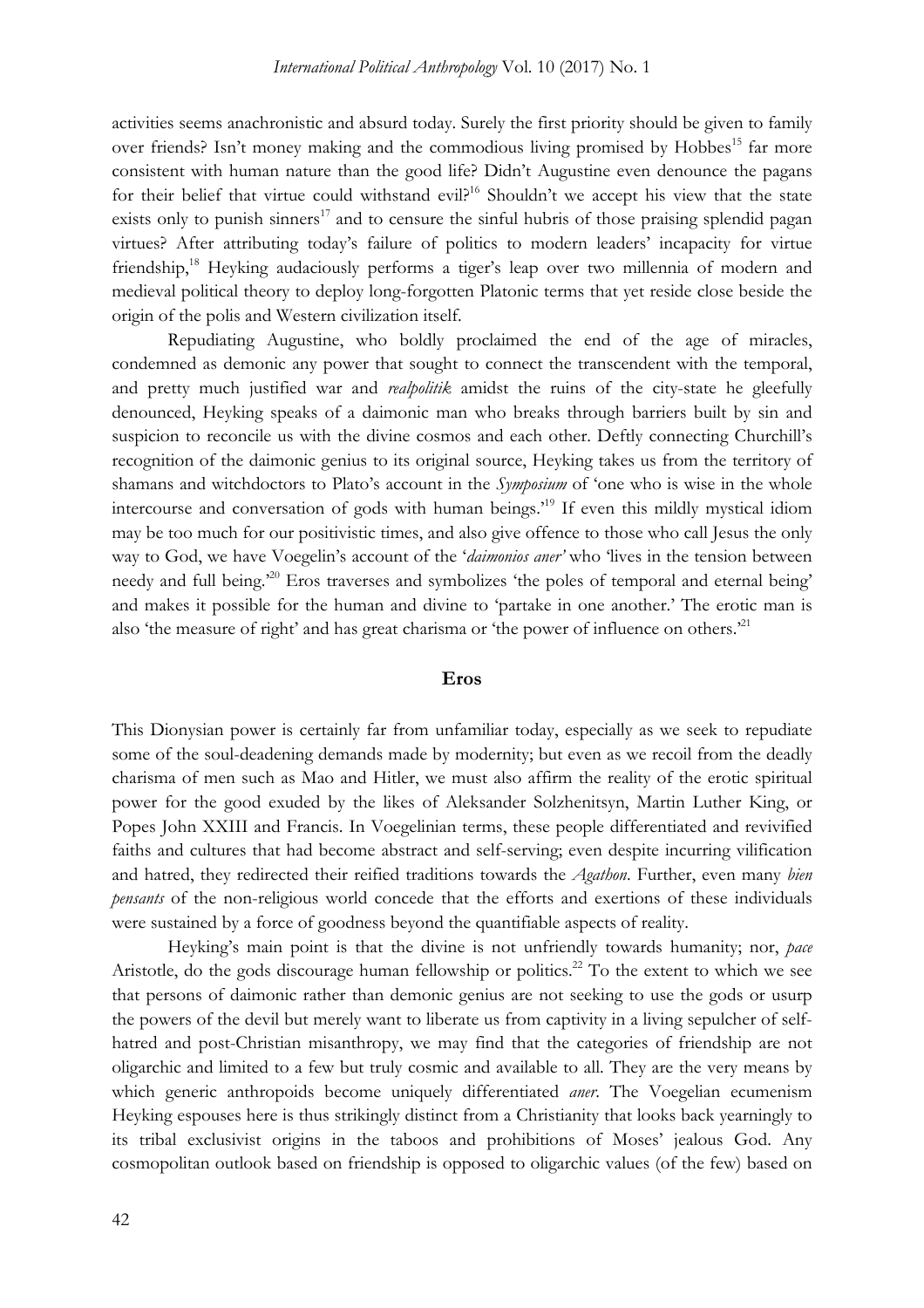reproduction, family and money. These are the commercial morals and economic fetishes Hobbes substituted for political rights when he denied virtue or friendship and declares the war of all against all.

There is no place for virtue friendship in the commercial state set up by Hobbes, neither is there any such thing as the soul-based lasting happiness the Greeks once called '*Eudaimonia'*, or flourishing. While Aristotle promised a place, the polis, where ordinary virtue would be rewarded by happiness,<sup>23</sup> and Augustine piously raged against this concept, declaring that the very quest for happiness apart from God is evidence of man's depraved nature,<sup>24</sup> it is the inveterate anti-Aristotelian Hobbes who consummated the bishop's devastation of the city and sets out to understand everything in terms of fear, endemic suspicion and power. Heyking astutely finds the truest cause of this collapse of politics in the failure of friendship. Faced with our eternal guilt and moral indebtedness towards a God who know us better than we know ourselves, it is clear that friendship between men had no future in Augustine's worldview. But things got even worse when Luther and Hobbes brushed aside Aquinas' synthesis of Aristotle's Philosophy and Christianity; their restored Augustinianism ruled men through fear. Believing that the restless motion of human desire was sinful and could only be arrested by power, this outlook had no place at all for friends who would recognize and bring out the best potential of each other. Indeed, the anti-teleological wrath of Hobbes and his kind denied the possibility of actualizing potential; all that existed was raw power or potential only for violence.<sup>25</sup> Like matter, this toxic energy is in constant and ceaseless motion; it could never have purpose, meaning or form. Thus only Mephistopheles, the spirit of perpetual negation,  $^{26}$  could be Faust's companion.

Although the true statesman has much power at his disposal, he knows that its potential exists to be actualized and must not be hoarded (as weaponry, data or money) or sought for its own sake. The quasi-divine power to destroy, enslave or objectify replaces the truly human ability to know lovingly and live alongside in a way that leads to mutual edification; Heyking explains that the incapacity to practice friendship drives men to seek power over others and chase impossibly utopian goals; the sad reality is that this attitude only leads them to 'dig deeper holes into their own souls.<sup>27</sup> Building the very caves Plato spoke of, men who try to control others by power and thus escape the need to have friends only end up becoming alienated from reality, the rest of humanity, and even themselves. It is even more dangerous to see God in this way. Many of the Reformers and Moderns, despite trying to escape the cruelties done in His name, wound up imitating the God of Power and Might as they sought to create heaven on earth. Yet, even in Homer, friendship is seen as a divine attribute; the vital transition from *Iliad* to *Odyssey* is marked by a change in the ways of gods toward man caused by Achilles' death,

Heyking draws attention to the quality of the hidden tie between gods and men by his focus on a banquet scene from Book IX of the *Odyssey*. <sup>28</sup> Divinely rich Alkinoos, despite being praised to the skies by his wily guest, is strangely dependent on tales told in song of the feats and sufferings of mortal men. It seems that Homer's Phaikians, though leading lives of effortless luxury, crave something more; as it is hardly credible that these men could derive joy from hearing of heroic feats they had no connection to, it is more likely that the Olympia gods are the real auditors of Homer's songs and the spectators of mortal excellence. Even if the several gods spark the excellence at stake — whether martial, technical, erotic, musical or intellectual — these qualities matter little when they do not suffer the passion they inspire in mortals. Bluntly put, these gods are as lacking in self-knowledge as the one-eyed Cyclopes; they can only know themselves indirectly by being reflected in heroic feats. It also follows that since a hero cannot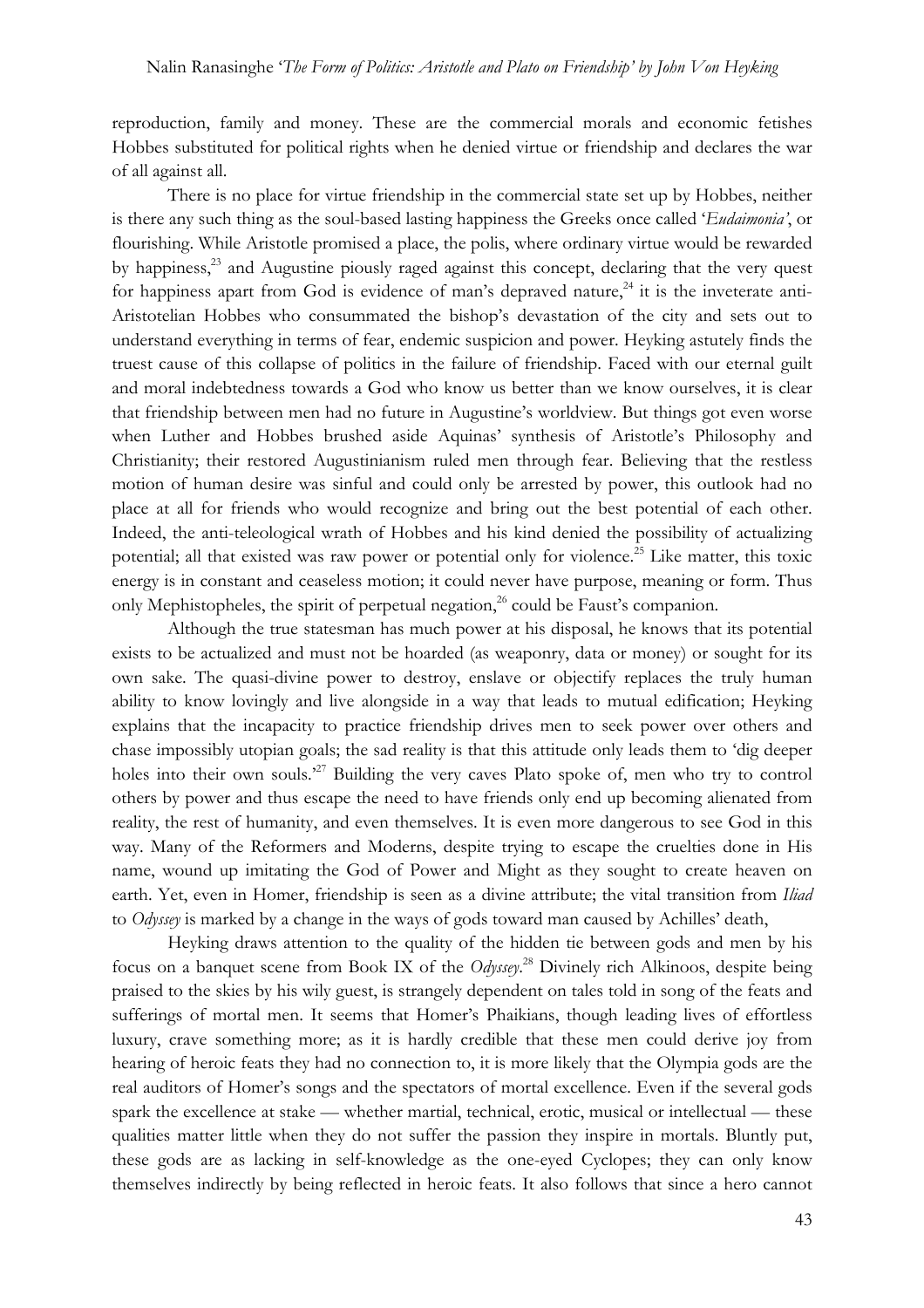bear the power of a god without buckling under the pressure put on their soul by a willful and overeager driver, the choice of *Aristeia* literally carries with it the curse or blessing of a short but glorious career of fully or over-actualized existence. It takes a true man, an *aner*, to choose and be chosen to rise out of the generic 'anthropocity' of the species and be impregnated by a god. This is why the gods feast, literally and figuratively, on the sublimely beautiful actions of the 'Best of the Achaeans.'

Odysseus' appearance before the gods signified that the age of vicarious divine sport had ended. While the hero would go home to inaugurate a pre-democratic polis, where a worthy swineherd and cowherd would live as his son's equals,<sup>29</sup> the gods themselves would soon become the constant and eternal ideas of Plato; these divine forms or "looks" would be implanted deeper, in ours soul rather than merely being reflected on men's bodies. The truth would also be recollected through the divine gift of logos, rather than by merely recounting boastful myths of hubris filled violence or cautionary tales about jealous and capricious divinities. Such a measure truly reconciles the divine and human in a non-adversarial way.

While the great Attic Tragedies actualized the penultimate step in this process, warning Dionysus against hubris while revealing limits even Apollo could not cross, Plato's dialogues and the original common meal of Christianity took this theophany to a level not yet surpassed. If Jesus exorcised souls afflicted by the Satan of self-hatred, battled ritual uncleanliness, and promises the return and reconciliation of the angry human spirit (prodigal Dionysus) to his loving father in heaven, then Socrates stands for the soul's power to bear the divine gift of logos and resist furies of demotic rage and false filial piety. He even sacrificed his life to prove that the gods were benign and just. As Plato suggests, evil is tied to false opinions about gods. In a vital sense, the logos, standing for both the divine gift of reason and the incarnation reveals bonds between gods and man. The best life is ruled by reason, proportion and prudence; it does not need to be enslaved by priestly laws or sacred texts that reduce virtue to animal fertility and ritual piety.

There is a difference between mere quantitative reproduction of sameness and the celebration of one's free participation in the cosmic regime of beauty and love that make the world beautiful. The one dutifully obeys an *ex-nihilo* creator god who reaps what he did not sow and loves things only because they are his own property; the other has to do with sharing the wonder and joy that God gets from loving and being love itself. Now things become free and slaves become friends; it is this mutual recognition of common humanity between god and man or master and slave that serves as the basis for both friendship and the city itself.

We must now see how Heyking moves from the mutual recognition of souls and the Good, as opposed to the nihilistic equality of all amidst meaningless motion of matter, to found a genuine city. It is only by Plato and Aristotle's recognition of the soul's freedom and potential to bear virtue, an admission neither Hobbes nor Augustine could grant, that makes the deferred promise of Christianity and the emancipatory and egalitarian passions of modernity meaningful. Even though we must retain the aristocratic vertical differentiation between higher and lower forms of life made by the Greeks, this is merely oligarchic unless the early Christian and postmodern widening of the horizontal axis, granting that this capacity for virtue exists even in the souls of slaves, barbarians and women, is fully accepted; in short, only in a true city is this potential seen, challenged, educated and realized.

Many close readers of the Ancients either blur the distinction between Plato and Aristotle or thoughtlessly accept Aristotle's rather catty and very literal reading of the dialogues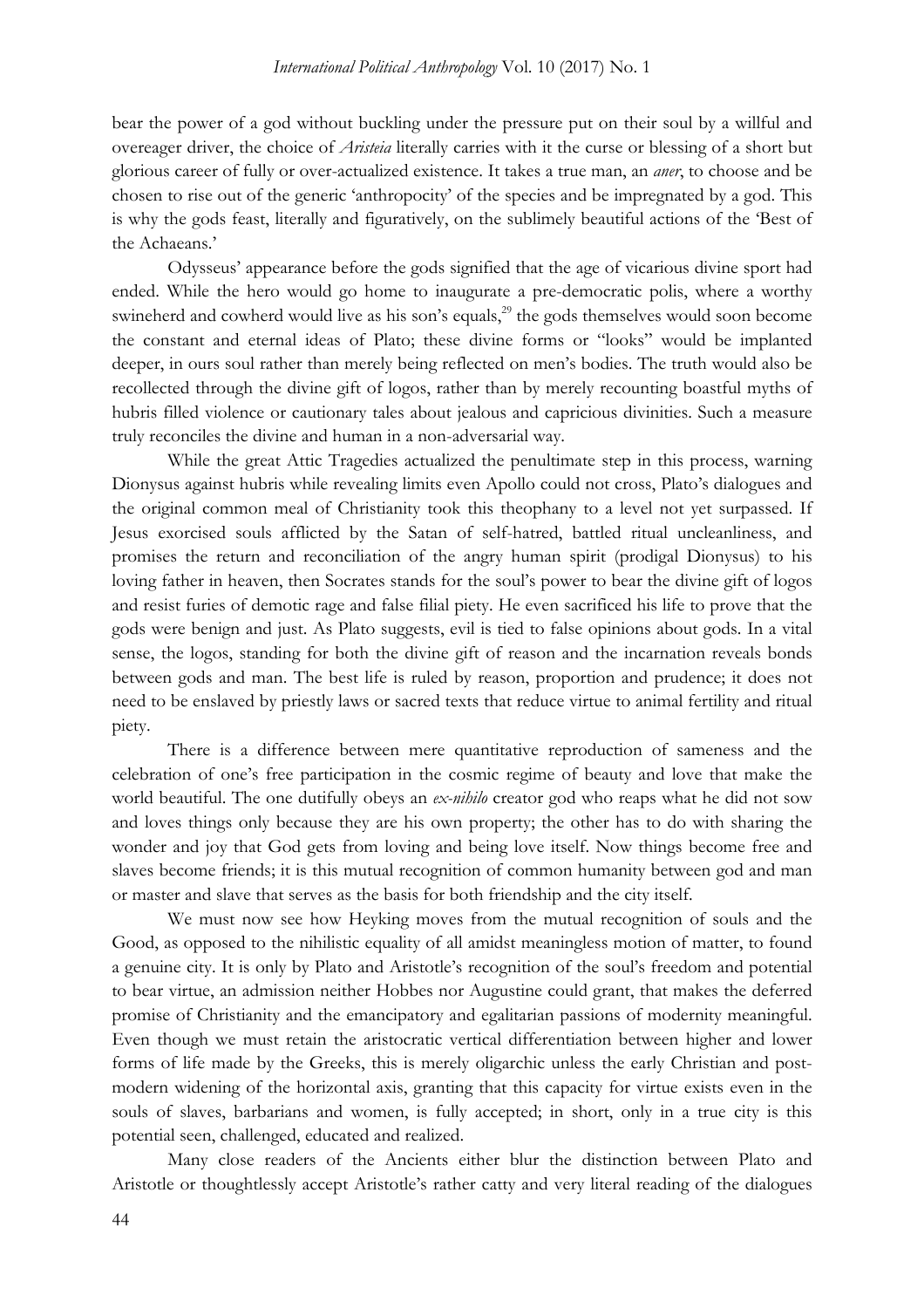of Plato. In do so, they miss up on the opportunities for opening up a genuine conversation or dialogue between these two great minds that could lead to a belated albeit partial *sunaisthesis*; this would also reveal the significant differences in their world-views and prior assumptions. While this is not the goal of Heyking's book, he draws vital distinctions between Plato and Aristotle that help us see stark differences between their respective political ideas and ontologies.

It should first be understood that Plato was not Aristotle's "teacher" any more than Socrates was Plato's. Bluntly put, the assumption that there is a body of esoteric doctrine handed down from wise master to brilliant pupil is clearly refuted by the tragic fact of Socrates' inability to reform or teach Alcibiades, despite the erotic attraction that existed between them. Also, unlike Socrates and Plato, who saw themselves as lovers of wisdom, Aristotle saw himself as a wise man, capable of imparting wisdom *qua* science to any sufficiently clever disciple by means that are genetic rather than eidetic. He even have been offended by Plato's inability or refusal to teach what he knew; he replaces Plato's Good, daimonic eros and philosophy with Being, *Noos* and the wise man. Oddly anticipating Descartes, the mind replaces the soul and scientific generosity outbids impotent philosophic eros. Aristotle believes that the city can be built so as to give happiness to any normal person made virtuous by it. His *sunaisthesis* with *Noos* leads him to build a model of a city that Alexander will then replicate all over the Hellenized world.

If so, Aristotle's account of *philia* in Book VIII of the Ethics is only for the semiphilosophic *phronimoi* or auxiliary guardians who care for ultimate particulars i.e. practical matters. True thinkers have far better things — animals, plants and ideas — to study when they are free from cave duty. They have trans-political and truly intellectual interests. It follows that Heyking's modified model of the polis must lead the many from the manufactured necessities of the cave and help us see that human souls are the noblest beings a man can see or study; so, philosophy must return to the cave and Aristotle's *Noos* must be eroticized. We must move 'from Aristotle's horizon of common sense outward toward Plato's daimonic horizon.<sup>30</sup>

For both Plato and Aristotle, the process of deliberation about the common good, government for the people, clearly comes before government by the people, though it presupposes that those who care for the good of the people are able to govern them. Since a common good does not necessarily exist just because we desire it, we can easily imagine situations where ethnic groups with conflicting ends (such as the Israelis and Palestinians) are somehow expected to co-exist in the same small strip of land, and many groups in conflict do not even desire to share in the same common good, even if they see that their very survival demands it, we see that the desires of people must be educated towards a common good.

It is also clear to any student of history that man does not live by bread alone; as necessary as material necessities are to continued human life, there are many cases where religious taboos or cultural prohibitions lead men *qua* demos to prefer death to the loss of meaning that follows from performing certain actions.

This is why the task of renewing cultural roots in a way that elevates men from fractious anthropic existence to horizons of meaning that inspire the good life of an *aner* is closely related to *sunaisthesis*; admiration of the noble things that lead one out of the cave. The problem is not with the cave; human life is rooted in an animal substrate that cannot be denied. It is that this will to live must not allowed to become a closed labyrinth or false thumotic nature, one that consumes its own children by denying access to truth, transcendence or *telos*. It is unjust that many parents live as gods, finding banal immortality by seeing themselves reflected in children or grandchildren but never treating these offspring as autonomous souls.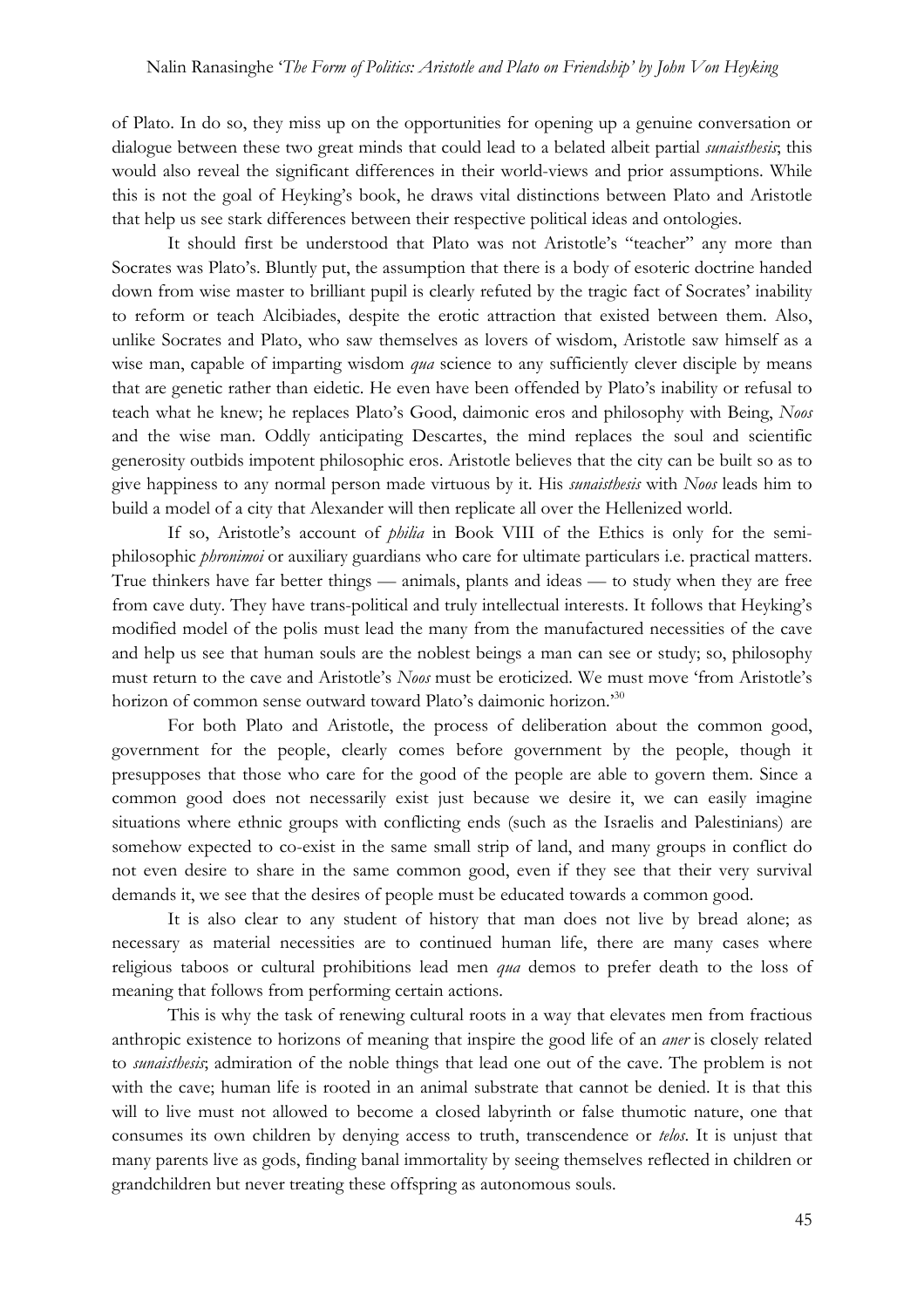But if the irrationally sacred is to be prevented from becoming the enemy of the truly divine, it would well behoove statesmen to employ influences that naturally lead the soul beyond itself instead of relying on coercive means; it is here that the dialectical methods of Socrates seem most effective. Aristotle's way of mass-producing moral virtues works perfectly when beginning *ex-nihilo*, either due to a new founding or prior destruction, is possible; Alexander did for Aristotle what Alcibiades could or would not do for Socrates. But the risk is that these new ways of virtue could turn mindlessly centripetal; youth would learn to worship ancestors and deny their own spiritual powers. They would not look to transcendent reality.

Heyking seeks to introduce admirable forms of virtue indirectly; trusting that when we see noble deeds we will be driven to first mutually reflect on the causes of these actions and then go on to discover and refine each other by these deliberations. But just as Socrates' mission inspired Plato's erotic dialogues but were then seemed superseded by Aristotle's scientific analyses, or Jesus' short loving life and ugly crucifixion first gave rise to oral synoptic traditions, only to be followed by the priest-friendly High Christology of John's gospel, the subtle danger is that a pseudo-omniscient theoretical frame will try to contain the event and exclude what was transcendent and sublime about the original occasion; the city's claims to sufficiency, the pride of the doomed sons of Abraham before Christ, $3<sup>1</sup>$  is thus paralleled by the self-styled wise man's dangerously deluded belief that he is beyond wonder. Such people will also seek and frequent the company of other like men to sustain this illusion via self-congratulatory pseudo-friendships that are as devoid of erotic energy as they are closed to awe, generosity or vulnerability.

To the extent that Aristotle places the pure intellectual virtues above the artificial moral virtues, he will focus intellectual contemplation on the natural and celestial while relegating the human virtues Socrates studied to the level of the merely habitual and mimetic. What Plato treated ironically in the *Republic*, Aristotle first reads literally and mocks before silently imitating. In other words, Aristotle has no objections to a state of affairs where, while Spartans live by one sacred code of morality, the Cretans or Athenians in turn feast their eyes upon another and operate under very different laws. Each and every one of these language games will differ according to regime, but the basic intent of maintaining order within the polity will be served in each case. Even when an Alexander will set up an empire, he will show all due respect for local traditions as long as they preserve order.

While the Roman way expected more uniformity between the many parts of their empire, its *telos* was still ultimately about oligarchic tradition and legal continuity; the Romans were far too pragmatic to be concerned about whether or not they were living up to an eternal or transcendental standard. As Voegelin astutely observed of Cicero's claim to engage in philosophy, 'there are no problems in Cicero, whenever there is one insolent enough to come near the surface, the firm hand of the Roman consul and imperator comes down and bends it under the yoke of his authoritarian language."<sup>32</sup> This also meant that friends could never look towards or love some idea both too high to be attained but yet near enough to bring out what is best in their respective souls. Rather, the utilitarian aspects of the relationship would inevitably emerge as the parties played "whack-a-mole" with whatever threatened to disrupt the order of the oligarchy. We cannot see Cicero and his kind extending the franchise or benefits of the good life to the riff-raff or urban poor; the patrician order depended too much on exploitation of their privileges to entertain such sentiments. Although Cicero claimed to be the savior of the Roman Republic by putting down the populist Cataline and accusing him of treason, we recall how the Gracchi were as murderously treated as the Kennedy brothers for the presumption of trying to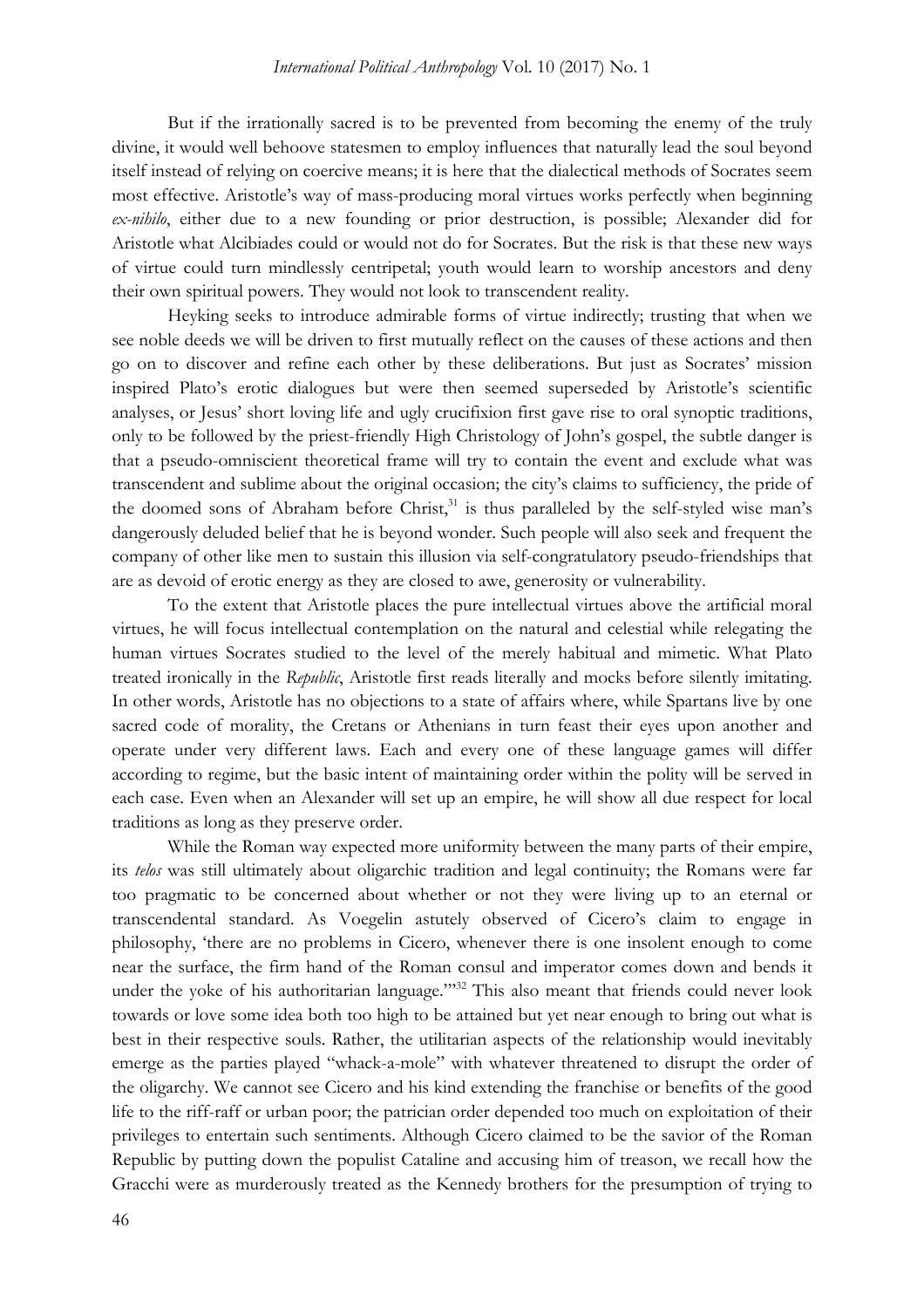feed the urban poor. Even if an oligarch cloaks himself in Burkean platitudes and speaks of gradual change, he feeds off jam from yesterday and hints of jam for all tomorrow, but he jams today shut.

This negative or other-opposed oligarchic ontology thus contrasts to the liberality of an ignorance-based Socratic outlook; while Socrates always seeks grace from outside of himself from a cosmos he trusts in, oligarchs must continually fight the piously repressed Dionysian element in city and soul. This demotic power seeks self-knowledge and recognition while rejecting the self-denial and guilt imposed on it. While the oligarchic emphasis on conserving and reproducing the same is based on and best understood through the values of economics and family, the erotic soul, employing eidetic rather than genetic ties, prefers individual qualities to generic quantities. But these erotic ends are fostered by the lost aristocratic code and tragic values of friendship and politics. Again, Voegelin put it best when he said that, for one such as Cicero 'Rome is the ideal materialized.' <sup>33</sup> It was in this spirit that Hegel 'suspended the contradiction subjectivity and objectivity' in his late *Philosophy of Right*; <sup>34</sup> any tension between the ideal and the real is piously denied. A less ponderous example would be the claim made by a groom at his wedding that his new wife is both his soul mate and best friend. Hera is not only the Queen of Zeus, she is also the goddess of jealousy, the thumotic love of what is said to be one's own by what is said to be natural law. Once same-sex friendship is renounced on Hymen's altar, it becomes the love that cannot speak its own name and the destruction of politics by pious hypocrisy is total. Eros is unarmed.

We are discussing a situation, one Heyking is seeking to remedy, where Gresham's Law can be applied to friendship: today, counterfeit or debased friendship has driven the genuine article out of circulation. But, unlike gold, true friendship is not something that can be preserved as a potentiality or promised on a given date; as a partially divine form of psychic energy, friendship ceases to exist when it is not in erotic motion. Here it is quite unlike its dapper doppelganger; false political friendship is neither political nor friendship. It is not political because the true form of politics is friendship. This means that the sort of politics that can exist in the absence of true friendship is a kind of oligarchic alliance formed for the sake of advantage. It is usually born of desire for money or power, "utility friendship" as Aristotle puts it;<sup>35</sup> or spawned by Schmittian spite when the enemy of my enemy is my friend. By contrast, true friendship is the origin of politics; just as marriage is said to be for children, friends naturally cause each other to love the world more and also bequeath for polis and posterity permanent memorials of what true *philia* brought them to see in heaven and each other. This power to realize the potential of both divine ideas and human souls is the best sign of friendship; it is in this grace-filled sanctuary, where the Good is brought into being by the *daimon* of *philia*, that the city and true politics exist. We see a Voegelinian triad of erotic entities: soul, polis and cosmos<sup>36</sup> parallel a second triad: body, oikos and nature. The soul's choice between them pits the City of God against the City of Man.

In other words, we must distinguish the kind of friendship that does not go beyond itself from what is erotic and generous. To the extent that it seeks to gain bodily immortality through order and stability, appealing to nature and nature's gods and denying the soul's truth or growth, this *thumo*-*philia* is as ungenerous as it is exclusive. Men who do not feel (or even try to repress) the deep psychic tension between the ideal and the real end up reproducing the baser aspects of their natures; Shakespeare's Antony put it best when he warned Caesar's killers that while 'the evil men do lives after them, the good is oft interred with their bones.<sup>37</sup> It is only by the city that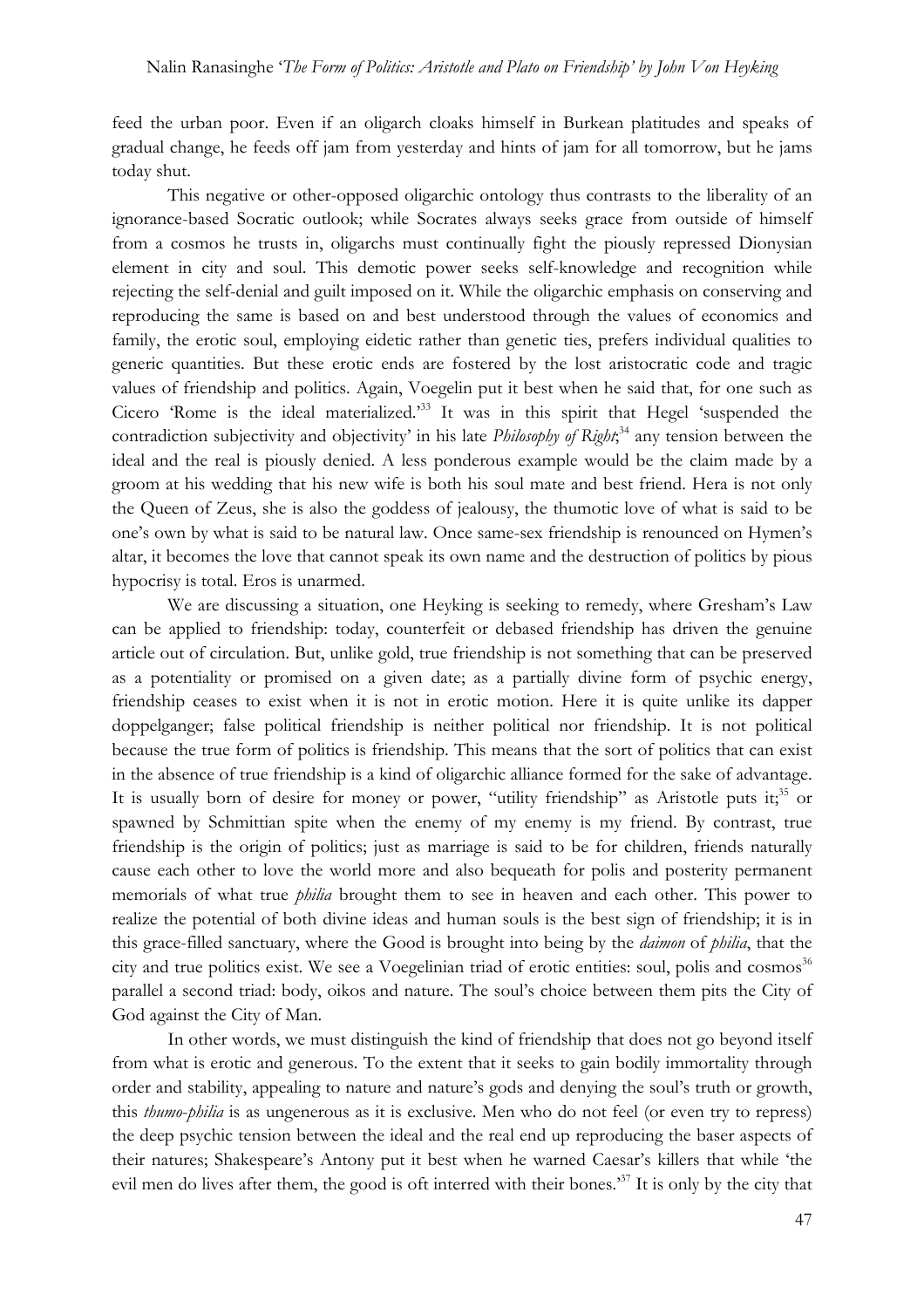grace is conveyed from one generation to the next. True *philia* must pass over the valley of the bones to make virtue dance. Meanwhile what Nietzsche calls 'The eternal return of the same,'<sup>38</sup> our 'natural triad' of body, *oiko*s and nature preserves the conditions for the possibility of the reemergence of virtue and beauty on the earth. It is a measure of the desperate character of our time that what even the pessimistic Nietzsche could not have imagined is now a permanent threat; nature itself is very much at the mercy of an overgrown *oikos* or human economic realm, one that outstrips all bounds of necessity in pursuing an adversarial relationship with nature and human existence itself. This is why it is desperately necessary that the categories of eros, logos and *philia* be reintroduced to prevent the alliance forged between demented conservatism and doctrinaire religion from visiting a fate on the planet worse than anything Hitler or Stalin could have chosen to inflict on their enemies. Only 'the moral horizon of friendship'<sup>39</sup> can save the world and ourselves from the adversarial view of reality that paranoid apocalyptic religion and solipsistic libertarianism hold in common.

A further aspect of friendship Heyking zeroes in on is how the non-economic aspects of human reality are seen under this moral horizon. Unlike financial deliberation, which is ultimately a kind of calculation that could be performed more efficiently by artificial intelligence for an oikos, or household, the light or grace of friendship brings into visibility a sort of gift economy where mutual benefit and generosity reign. Aristotle describes how the wealthy can gain true lasting happiness, or at least glory, by turning their wealth into honor.<sup>40</sup> To the extent that they make the polis more just, by giving the deserving but ill-equipped poor opportunities for virtuous activity, the rich also make reality more beautiful and gain both gratitude and recognition. In contrast to contemporary ostentation, which only earns envy and accumulates resentment, the artful use of money brings together rich, poor and the wise as they jointly bring about the greater glory of the polis. Here again, knowing the true *telos* of money, as a means to serve the literal commonwealth of the polis, elevates politics above economics and even attaches true value to eternally beautiful intangible things outside the market. By culminating in the gift economy and a cosmic vision, high politics rescues men from being permanently opposed to each other over scarce economic goods, pettily denying goods to the poor, and fetishizing wealth. Instead, a tragic culture of sacrificial beauty is born.

The shared experiences of the beautiful, or *kalon*, that Heyking directs us towards also elevate the baser members of the community from pleasure to more lasting and truer experiences. As opposed to hedonism, which is but a way of denying the world and confining oneself to a temporary state of oblivion, the art of politics rightly understood reconciles those ruled by their bodies to the fullness of their humanity and the richness of the complete range of human experience. Once reason is no longer seen as the scout or slave of the passions, and speech is redeemed from the debased tasks of haggling and haranguing, we can even be ready to be friends with ourselves. Even though Augustine angrily denounced the very possibility of this virtue of *sophrosune* or self-knowledge, in the name of a predestining god who knows us better than we know ourselves<sup>41</sup>, the playful and loving philosopher's god refuses to traffic in this deleterious drug of self-hatred.

We may best understand the role Heyking accords to storytelling in politics by contrasting it to Augustine's denial that human history has any meaning; this is also consistent with the Bishop's view that the state is a punishment for  $\sin^{42}$  Even if Augustine is only opposing the triumphal post-Constantinian Christianity of Eusebius, or the earlier pompous patriotism of Cicero, both propagandistic narratives that reek of patriarchal piety, he neglects to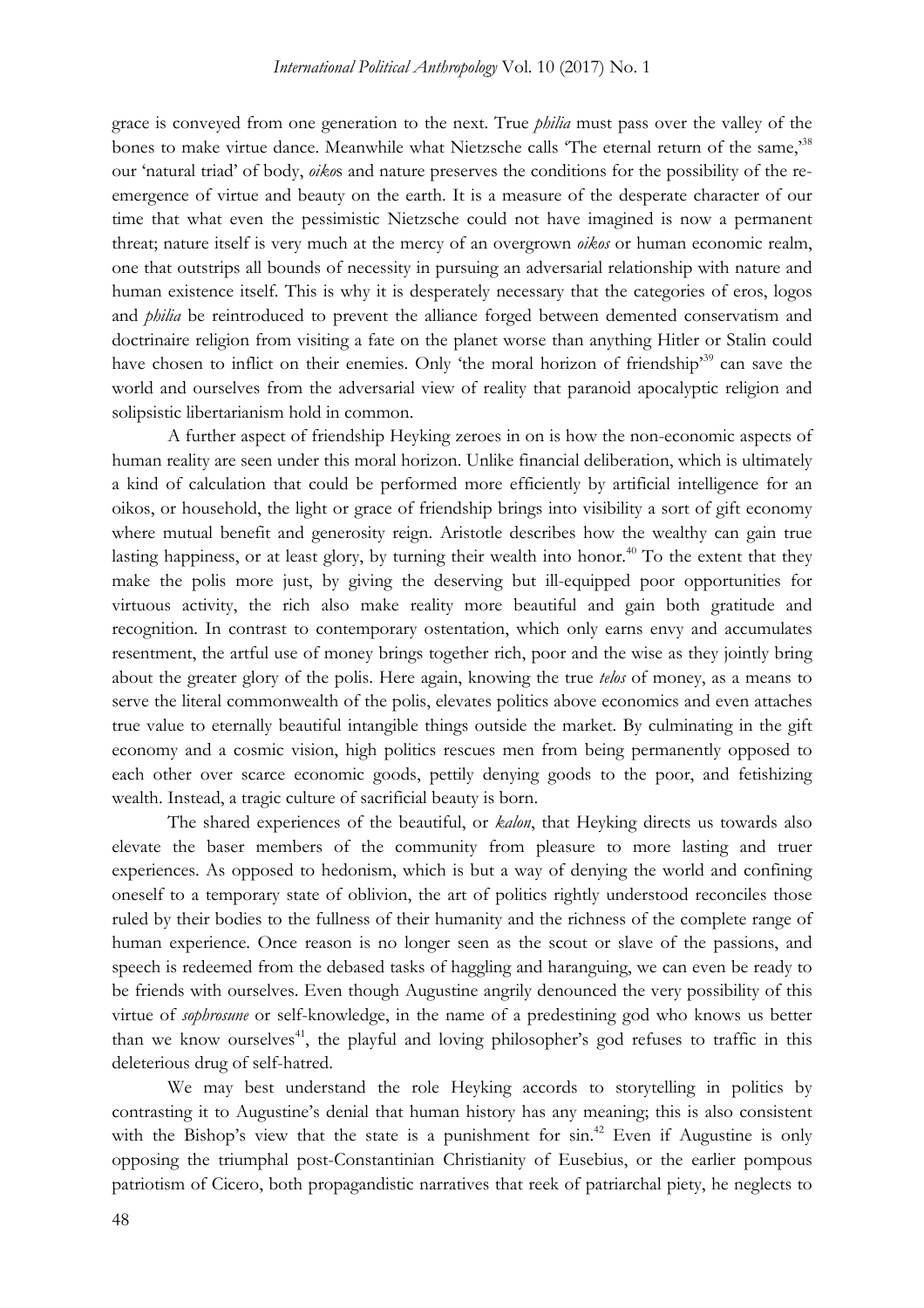entertain the possibility of a story that teaches a people to participate vicariously in and then learn from the errors and sins of its own past. Such a tragic tale is in a position to clarify and differentiate what the past had made compact and clichéd; it can also educate both desire and reason by being told in a way that neither bores nor blasphemes.

#### **Polis**

We find that mythic storytelling rightly practiced takes us to a primal archetypal space from where both individual soul and collective citizenry may observe the eternal struggle to orient the human soul towards what is truly divine and noble. Neither the Roman obsession with immortal worldly glory nor a virtue hating and world-despising faith seeking deferred gratification for its wager on the afterlife can offer fulfillment to either psyche or polis. As neither outlook fully grasps the tension between the eternal and the temporal realms a soul must shuttle between to fulfill its nature, we must study Greek tragedy to see how a culture keeps in contact with its founding myths and irrational roots, while yet renewing them as it goes through history. This synthesis of religion and celebration is what we seek.

Heyking brings up Schelling's brilliant insight: 'nations do not make myths, myths make nations.' <sup>43</sup> As our Christian myths have replaced Logos with a *Soter* or savior who only has to be thanked and not thought, the West suffers from an inability to talk to the gods or think about them in a way that befits ours souls; neither can we come to terms with the furies from our past. This means that Western culture, despite its technical achievements, is no longer about reasons or persons. In such a context, it is no wonder that blood and money are appealed to as the ultimate criteria of value. We are dominated and denigrated by giants of our own making, corporations and computers that lack any capacity to grasp the value of human life and reduce all to profit and power even as they supposedly serve us. We thus find ourselves cut off from each other and alienated from nature in an absurd media-ruled underworld that very much resembles Plato's famous Cave.

It is clear that, even though we are individually and collectively responsible for this incarceration, mankind lacks both the will and the desire to liberate itself. While we no longer know ourselves, as a result of the soul-denying excesses of god-obsessed religion, our attempts at liberation from theocracy and patriarchy only resulted in a vulgar materialism that has now spawned a violent and hubristic technological culture that threatens to destroy the earth itself; this new ontology denies anything that cannot be weighed and measured or justified as pleasure. Now, no longer able to trust ourselves, each another or reality, we (along with our planet) are on the verge of being torn apart by our blind and insatiate desires. Was Heidegger right to say only a god could save us?<sup>44</sup> But wasn't it religion, followed by inept efforts at emulating an absent god, that got us in this mess?

The specific god Heyking turns to is Hermes, the very deity whose task it is to lead souls to the underworld and mediate between the divine and human realms. As the youngest god and the patron of liars, tricksters and travellers, he is least at home in Olympus, preferring to frequent threshold or liminal situations and, unlike Apollo, who jealously defends sacred boundaries and Dionysus who angrily destroys all of them, Hermes passes through boundaries while leaving them intact.<sup>45</sup> Hermes is the god most interested in the human soul's polymorphous perversity and transgressive tendencies. His erotic nature comes to the aid of souls sent on impossible missions or heroes placed in perverse plights. As the daimonic son of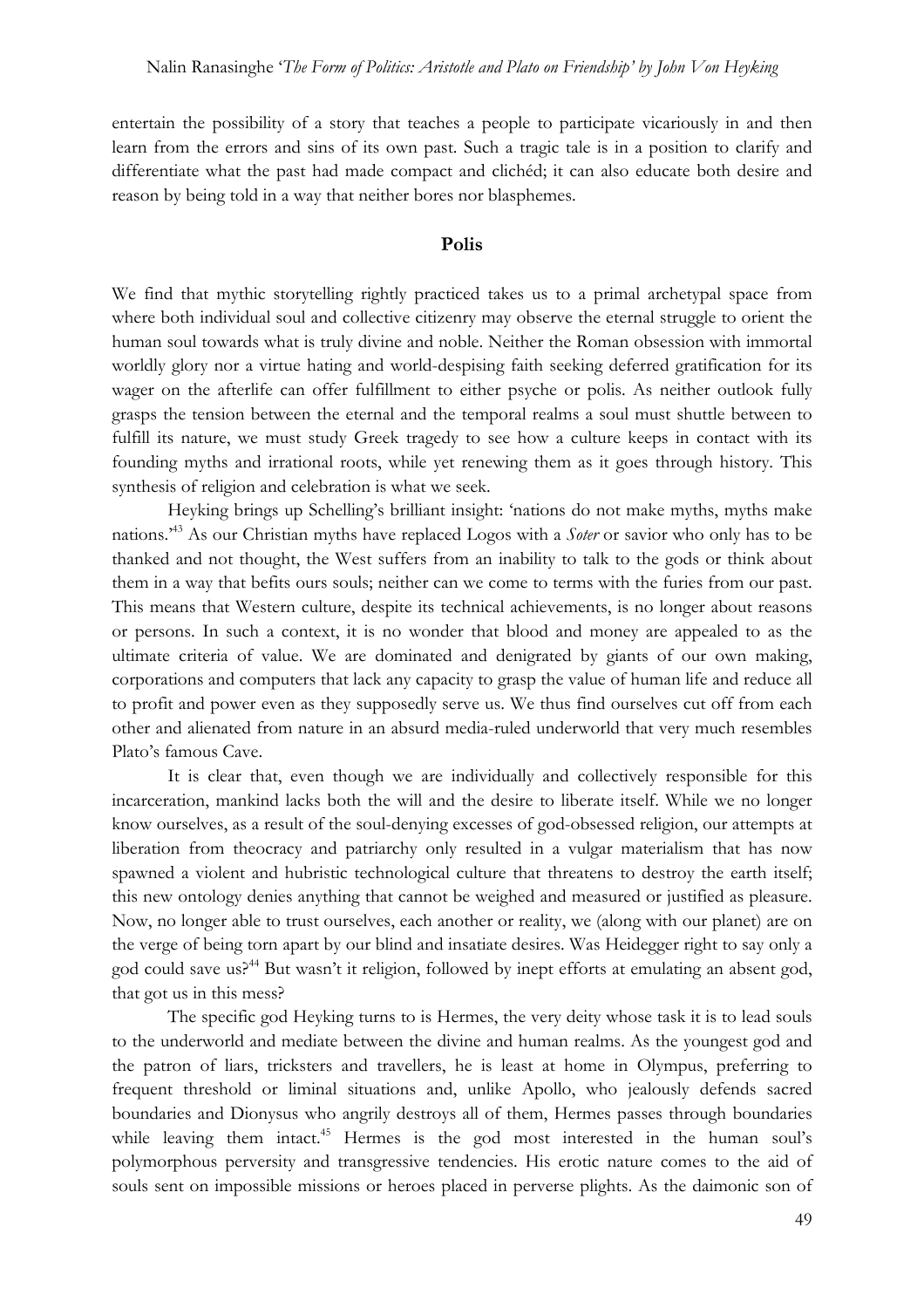Maia (illusion) and Zeus, Hermes is also able to see through deceptions that hold humans captive; better yet, in combining the mastery of appearances and mass communication, he goes about decoding riddles and dispelling or deconstructing dogmas of dubious derivation deployed to make a demos hold itself hostage and alienate souls from their own daimonic potential.

# **Polis**

While Nietzsche saw Dionysus as the patron of men such as Machiavelli and Hobbes who railed against the corruption of reason and the soul by the Church, we must not forget that these rebels opposed Aristotle and, by extension, Apollo, both of whom stood for a radiant rationality of false solar clarity. This monistic outlook blinds the soul and bleaches the mind, as it offers a gift of divine reason that will shortly become scholasticism and then artificial intelligence. This is why we need Hermes, who now enters the false dichotomy between Apollo and Dionysus. By his first self-proving act of divine virtuosity, the patron of cattle thieves resists all those who rule men as cattle and count men as if they were cattle, *even when they seek to liberate the herds from their shepherds!* By routing shepherd *and* wolves, Hermes exposes a darker deception under the bifurcation into good and evil. Through him, by twilight, a friend mystically sees my diffentiated potential as myself; he saves souls from the trivial choices Aristotle offers: abstract aloofness, mimetic mediocrity and slavish subservience are but three ways of hiding the ultimate particular from itself. 'O gods, for the recognition of friends is a god.'<sup>46</sup>

Unlike a lover, who only ultimately views the best version of his own self in and through the beloved, the Hermes-inspired friend unselfishly sees the unique soul of the befriended one in all of its uncanny and tragic potential. What is seen is not my eternal form or divine essence but what is most fury-ridden and god-haunted about me; only these energies can propel my soul out of its own underworld and towards the divine siren voices that promise a restless psyche selfknowledge and recognition. In other words, unlike Aristotle's *Noos*, which only knows a soul according to its biologic "nature" via timeless knowledge of its species, or even the god of Augustine, who, hippo-like, wallows in the soul's unconscious and preys on its darkest urges, a friend is the way by which Hermes appears to us in our fullest and most unique psychic particularity. Meeting and abiding with us at eventide, wherever two friends and three paths join, he comes and goes even when the one bringing the windfall is not aware the god is using him. Further, a Hermes-led friend's entry in the life of a young person is often viewed in malefic terms by the family or cave he belonged to; Hermes seems to rob this ethical substance of its once innocent and undifferentiated class member. This form of so-called Socratic corruption, leads us to actively observe and challenge what had previously been ignored or held to be sacred. Simply put, the friend rescues a lost soul from the underworld of tribal or pre-political life and forces it to engage and interpret the very symbols that had previously contained its erotic motion.

# **Conclusion**

Let me state, even more bluntly, that the polytheistic cosmos described here has to do with specific innate powers and gifts unique to individual souls. It is obvious that some have musical skills while others are supremely gifted only at selling bad music; likewise some may be mathematically adept and others, such as Einstein, have creative powers that both inspire and need the aid of mathematicians. In an apocalyptic situation, where the form of the world is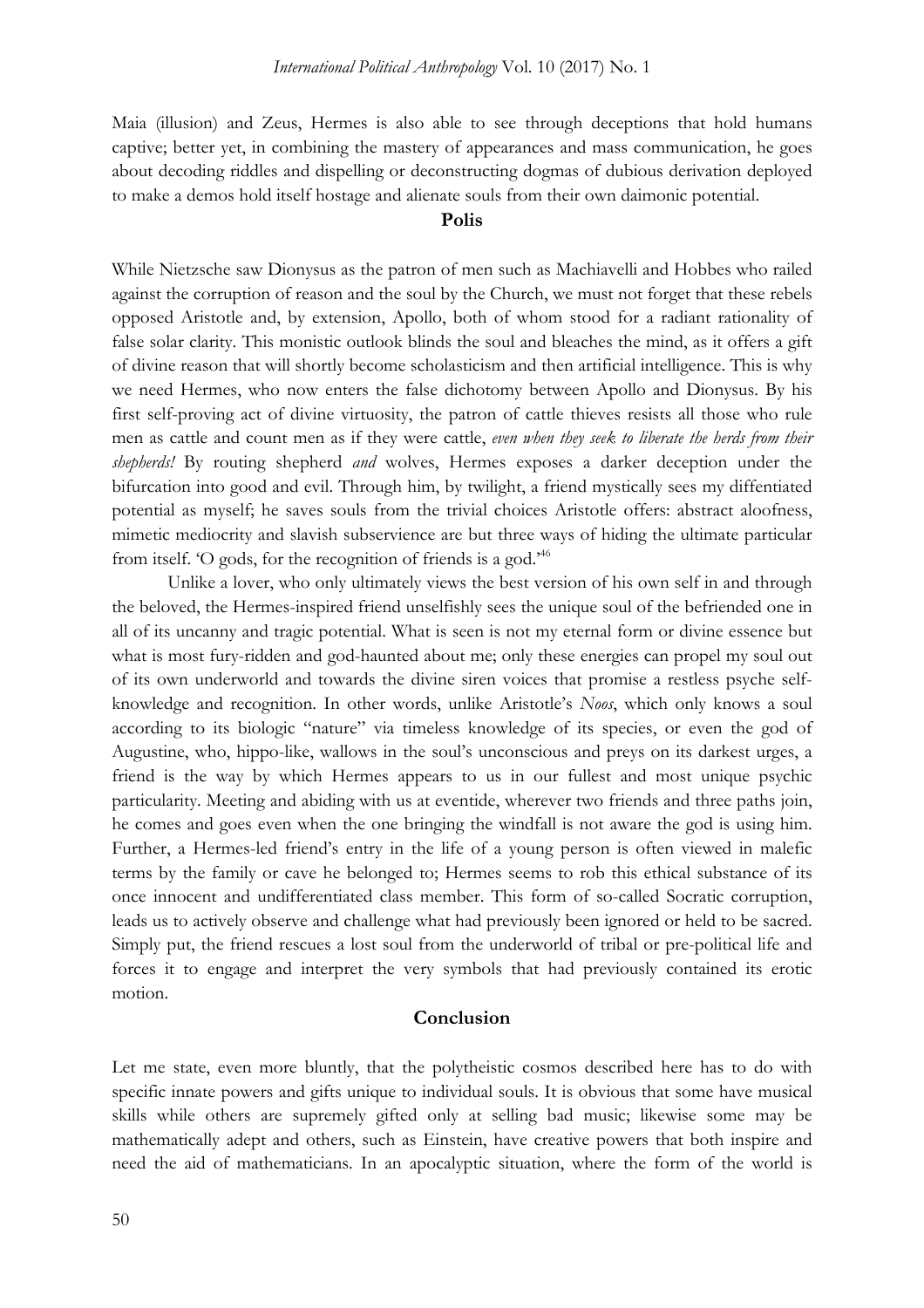passing away, we would all be well advised to let Christ to be formed in us; but a world that is much in need of creativity and genius must respect unique powers of soul and not allow them to be stifled by tradition, modesty, humility and obedience. This is why, even while Hermes may be disguised as a rogue or smuggler, even as a spiritual pimp, we must honor his godly power to rescue lost souls, solve riddles and reconcile foes.

But how is Hermes summoned? And how to make the great leap from friendship to politics? Let us answer the second question first. While we cannot go from oligarchic friendship to democratic politics, neither the soul not the city is what it should be when Eros is denounced and disarmed while the soul is chained and blinded. While Augustinian Christianity casts a dark shadow of sin over the soul, using self-accusatory categories worthy of Job's Satan in denouncing the soul's erotic motion as concupiscence and finding self-knowledge to be both impossible and sinful, even a Christianized Aristotle has the Apollonian arrogance of a bright blinding eye in the sky as it claims to be one with the divine mind. But this is the wisdom of Lucifer. It is a false omniscience that cannot stand imperfection or see that men learn to love by suffering and gain insight from errors. In denying the soul's erotic motion, this logic of perfection hides an evil that must be unmasked; it is insufficient to know or treat most humans as if they were but members of an animal species that needs moderate role models to mobilize their mimetic nature. Only the self-identity gained from friendship can give us the virtues of citizens.

While civic friendship must be defined in a way that affirms its aristocratic origins, generous spirit and moderate desires, democracy cannot be allowed to remain a negative Dionysian power, susceptible to demagogic rage. Dionysus' rage is only appeased every soul's potential is recognized, and not denied because of sin or poverty. Instead of preferring the stability of order to the volatility of justice, true politics must be seen as being about virtue and the good life. We must face what Plato shows in the *Symposium* where Aristophanes surgically reduces Eros to sex, thumos and 'family values.' <sup>47</sup> Jealously loving one's own kind, *pace* Freud and Strauss, cannot be called truly erotic. This is where the Platonic and pre-Roman Christian emphasis on love as other-directed comes up against the older Judeo-Roman focus on family, tribe and other anti-political oligarchic substances. Mores valuing gravity over grace are opposed to the tragic city and gift economy.

As a side-effect of the rediscovery of soul that comes from the study of friendship, we find that gods that do not treat men unfairly because they are arbitrary; since our souls are not the same, we can and do respond to the gods in different ways. As the Athenian stranger saw, the soul is 'most one's own' <sup>48</sup> and 'a most divine thing.' <sup>49</sup> By using the fullest implications of these insights we may gain a sense of (a) the nature of the cosmos itself and (b) what sort of polis we should inhabit. If the soul is most our own, it cannot be controlled by gods or rulers and, as a most divine thing, the soul is that aspect of us which can respond to divine challenges. In short, the soul is not made by the gods or formed by a polis but must be raised in an ethos that values friendship and trust over coercion and suspicion. The final task is replacing nature's strife and the near-sighted despotism of a tyrant or god, however benign, with friendship as the basic political principle; this avowal brings the *kalon* of the cosmos out of nature and into the psychic and political orders, for only in a soul or polis can friendship be chosen deliberately for itself. Now, many millennia later, while we are still far from realizing this goal, it is still moving to see the *Laws* state these truths for the first time. We may now call friendship the form of politics and name the oligarchic substances of family, piety and money on the right and demagogic anarchy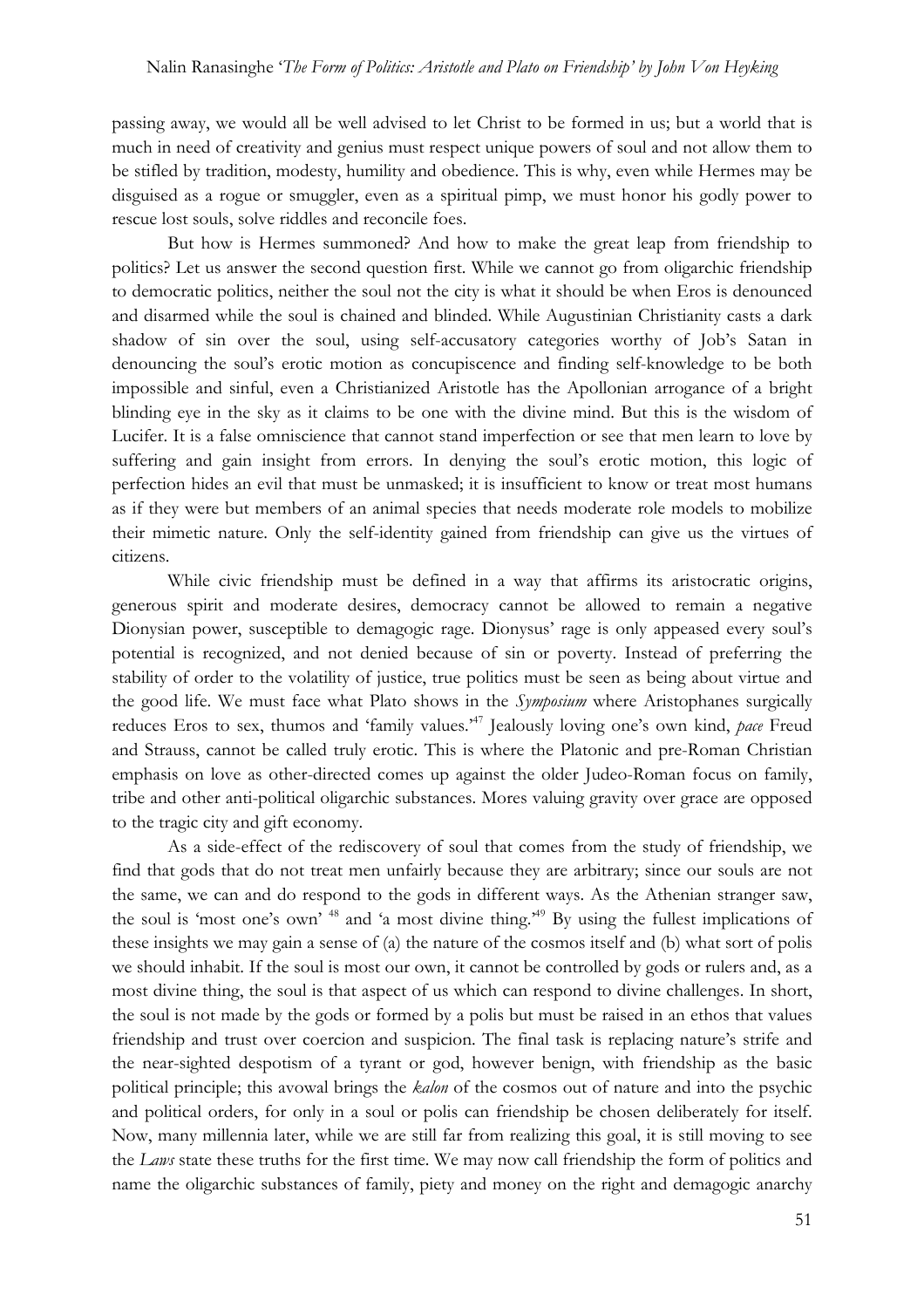on the left as the two toxic extremes threatening it.

Heyking studies the 'minimum doctrine' of the *Laws* about gods and men with a view to protecting human friendship and true politics from nihilistic and/or pessimistic doctrines that are injurious to the human spirit. While we must be protected from false gods, sacred but toxic traditions about world, flesh and devil that hold peoples hostage in cultural caves and deny individual souls self-knowledge, it is just as vital that this law be the basis for defining how a man or nation should relate to ultimate reality; while often the strongest opposition to human liberation comes from others who persist in unnecessarily oppositional patterns of piety and parochialism, we must also confront real fears about what lies outside the cave. Are these gods or forces of nature friendly, hostile or indifferent to us? If the gods are not friendly, and reality is meaningless, is there good reason to feel that other humans and nature should be treated with suspicion and spite?

This 'minimum doctrine' affirms that the gods exist, are not aloof from the good and cannot be corrupted.<sup>50</sup> Since these large claims are surely linked to the claims earlier made by the Athenian Stranger of the soul's divine nature, it appears that we should fall back on our experience of friendship for a non-scientific proof that begins with the assumption implicit in speech that humans can and will share and understand the truth. This gift of the logos is the province of Hermes and the god, whom we summon by speech or writing whenever we need to understand each other, is thus already in our midst wherever words are spoken. But perhaps we can go further and say that men only understand even themselves by speech; self-consciousness itself gains content and character by this gift of the gods. The most famous instance of this is the time when Hermes met Odysseus while he was becalmed on the island of Circe. The god rescues the outlawed hero from being reduced to bestiality and worse by making him the gift of Moly;<sup>51</sup> in other words he uproots Odysseus' soul from its furies and follies and gives it to him. Hermes, who earlier ended the *Iliad* by ensuring that Hector would receive a heroic funeral and undying fame, miraculously saving his reputation from the ugly way of his death just as Apollo saved his body from the earth and dust Dionysian Achilles dragged him through, <sup>52</sup> now helps Odysseus detach himself from his own lies, which he had begun to believe, stripping off Achilles' armor and his own claims to be nobody/pure mind or the great sacker of Troy, and prepare to come home as his aged weather-beaten self. It is thus through Hermes that Odysseus and his patron goddess Athena are reconciled. They had become estranged by his hubristic efforts to assume the identities and appetites of Achilles and Ares.

We now see how Hermes can aid a culture as it strives to regain contact with the gods and its roots. Hermes does what we cannot do by our own efforts; as Homer said when Odysseus got the Moly, 'it is impossible for men to dig up, but gods have the power to do all things.' <sup>53</sup> The god helped self-deceiving Odysseus unchain himself from bondage to his own lies in a cave of his own making. Hermes, by whom one friend helps another to see himself, also saves cultures, helping them to uproot the hidden true essence from what was added by parents, priests or princes and falsely made sacred. The best example is from Christianity. Originally a community of friends, it first preached God's love for the poor, oppressed, weak and ritually unclean and defended their humanity against a corrupt priesthood and the sadistic Roman Empire. Then, after three centuries as a successful church, it abruptly became the official religion of the Empire and gained all the trappings of theocracy. Despite Jesus' words denying family, even his own, love and friendship were replaced by patriarchal Roman family values, canon law was used to sanctify slavery, sexism, simony and anti-Semitism, and Christ's message of love was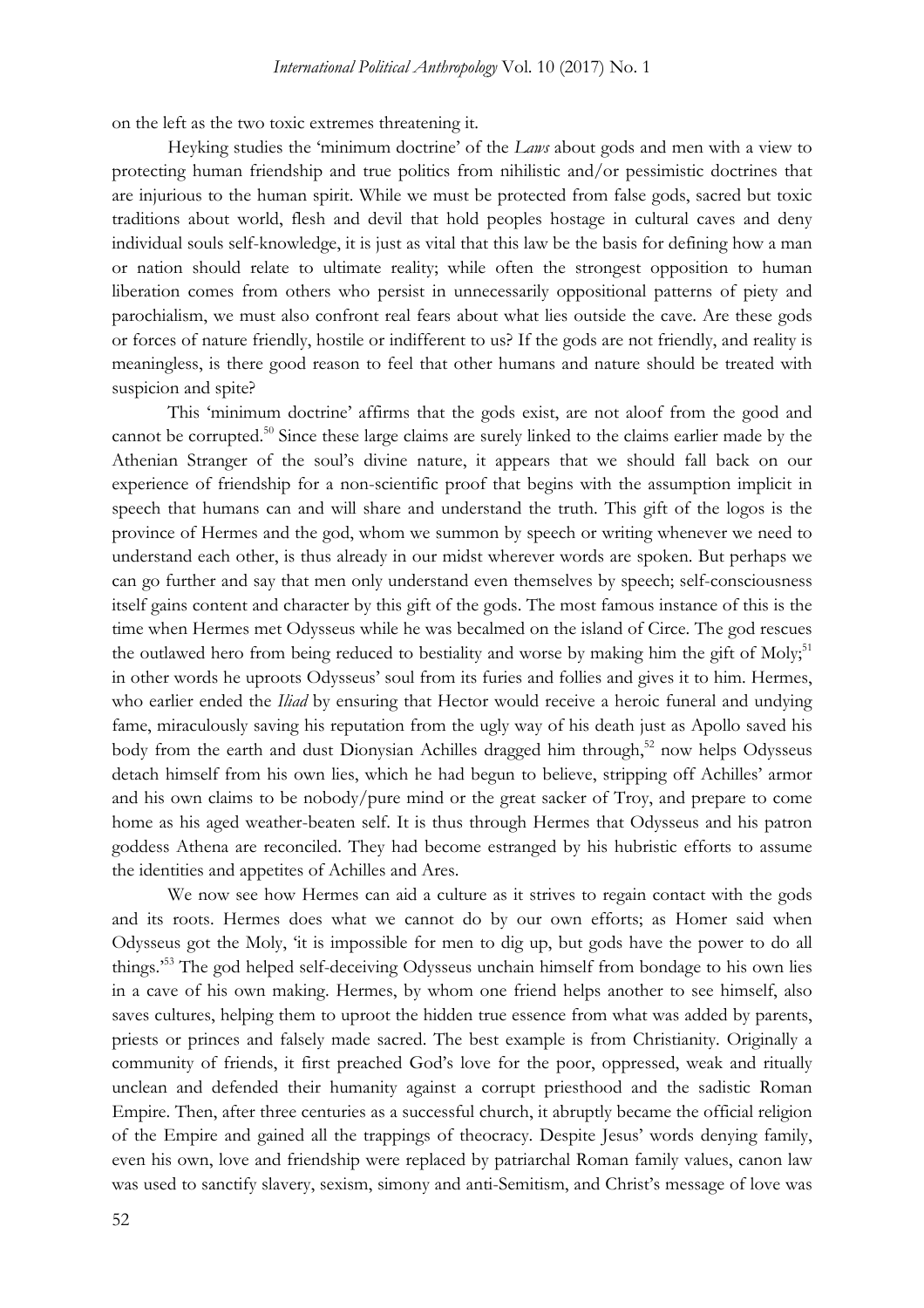buried in a cave of lies, errors and mistranslations. While Jesus and his followers lived as part of the City of God, the post-Nicene Church, ironically through Augustine's work, was reconciled to the City of Man.

Transcending both Apollo's proud piety and Dionysus' destructive rage, opposed thumotic forces that sustain each other, Hermes helps a culture see itself anew. Revealing what is essential about a tradition, he smiling separates its soul from its embodiment amidst a myriad of mistakes, lapses and errors that fill the cave; once reminders of past encounters with the transcendent, they are literalized, ritualized and furiously sanctified to the point of blocking the citizens' access to the Agathon in the present. These shades are as jealously guarded by the old and pious as they are angrily assailed by the young and poor, who see their absurdity as proof of atheism. The truth, as comic to gods as it is tragic to man, is that the quest for certainty, order and substance leads men from virtue and honor to family, wealth and corruption. The later books of Plato's *Republic* show us how a just unstable tragic polis is betrayed for "solider" postpolitical regimes. In this process, the soul is alienated from the cosmos and trapped in its own Hell.

By inspiring heroes to leave the cave, grapple with the gods and then return with rich eyes and empty hands, Hermes makes it possible for tired old symbols to be revered, recognized and rehabilitated in a way that seals the bond between old and young and puts the souls of the aged in motion. It is possible at last for hero and bard to be friends and engage in mythic storytelling that unifies the city.

In sum, this book is an inspired and evocative account of friendship's triadic and openended nature. Friendship is not a hermetically sealed bond between two that confirms selfserving views held in common and sets them apart from rabble and reality alike; rather it is a daimonic event, uniting the divine and human parts of reality, and opening us up to the tragic beauty of the Agathon. This experience fills us with erotic generosity towards others; this is how the prisoner leaves the cave and why he returns, as a philosopher, to free souls, find friends and restore the polis. By friendship we practice true politics and reverse the cosmos towards justice. The view that *philia* activates the soul, sparks a polity into being, and brings the Cosmos into sight, is at least as reasonable as the regnant belief that selfish egotistic behavior is best for the economy and even helps nature evolve.

Heyking's reminder that politics must begin with shared admiration of all that is noble and beautiful in this world saves us from the cynicism and misanthropy of many political theorists and points the soul towards its true *telos*. The next best thing to being in a city where all good are truly happy is the happiness gained from being part of building a city where those who suffer for justice can enjoy true friendship. Although the soul can never justify its tragic but loving career to its fearful and needy body, any more than Socrates could persuade Crito, choosing friends, city and cosmos over family, wealth and economy can be shown to consistent and reasonable, especially if we know reason to be more than the slave of desire.

This is why Plato's minimum doctrine cannot be proven to one who expects the gods to provide him with many children, much wealth and innumerable flocks of sheep. To one who values his soul and friends, on the other hand, a generous life of tragic fulfillment is readily chosen over comic pleasure, fruitful multiplication or violent acquisition. But even unenforced, this minimum doctrine must stifle any religion claiming the gods are aloof, irrational, legalistic or open to bribes. The minimum doctrine also must be supported by corresponding reforms in the city and views about the soul. As noted earlier, the polis can offer the chance for a good life in a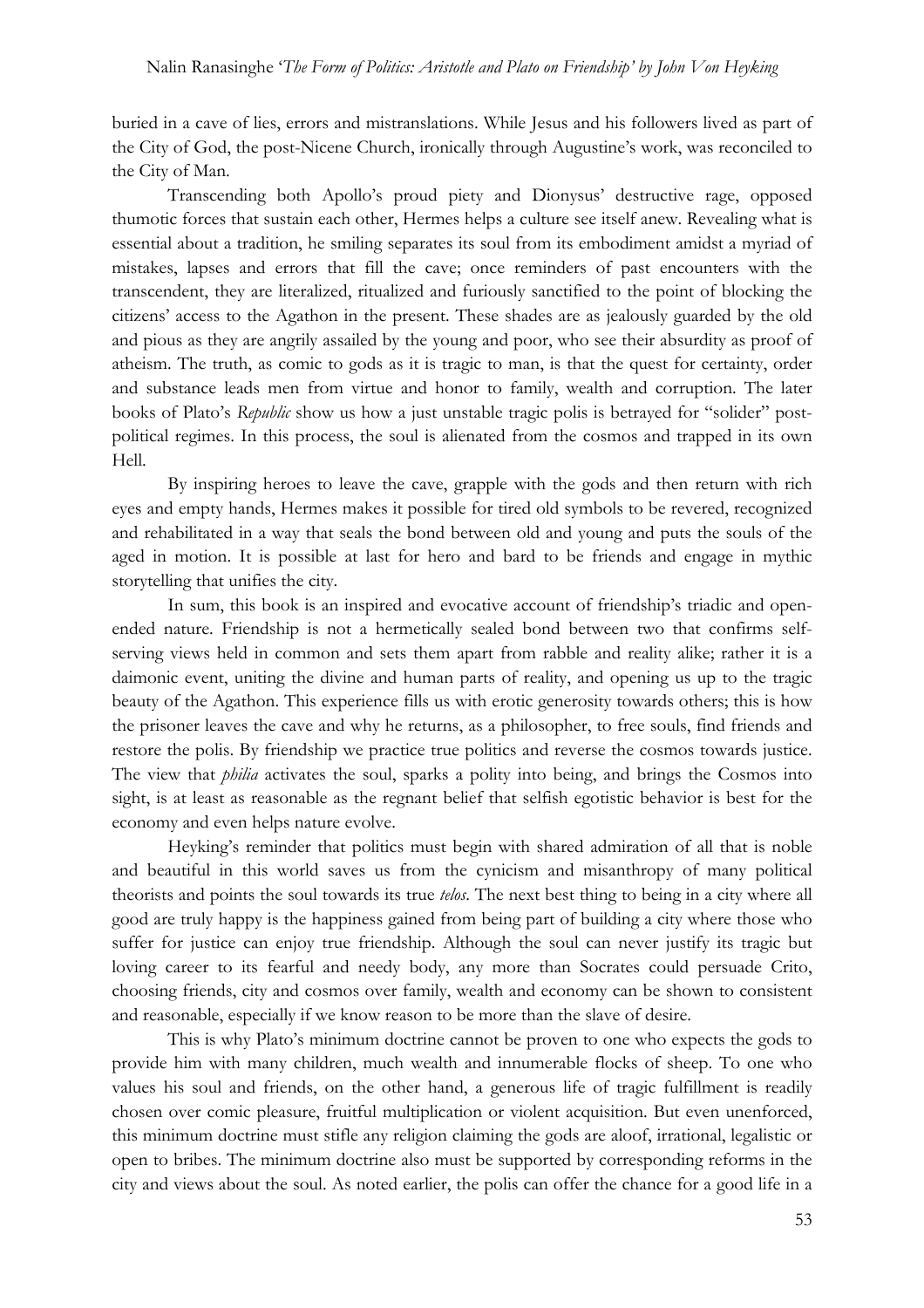gift economy to all, as long as they look to the Agathon and do not live at the economic level, frenziedly accumulating scarce resources and seeking to be envied. Men seeking happiness in this way are forever trapped in Hades.

This leaves the last word to be about soul, an entity denied by the materialist, smothered by the Jansenist or turned into a winged fairy by the spiritualist. It is in keeping with the spirit of Heyking's book that we declare Hermes to be the patron of the soul. It is through him that the soul makes friends in the true sense, and gets power to redeem its furies, slip its underworldly bonds, and see itself. This is why denying souls or a people freedom or education for religious, economic or racial reasons sins against the Spirit. If Plato (and Vico) are right, souls can rise (aided by Hermes) to wrestle with the gods and bring new meaning to the cave. Heyking's daimonic work demonstrates this power. It is up to us to join him and restore soul and *philia* to their rightful place in our blind, biased and beleaguered body politic.

#### **Notes**

<sup>1</sup> Heyking, 12 Nietzsche, *Zarathustra I,* 188. Aristotle, *Ethics* X.7, VIII.7 Aristotle, *Ethics,* II.3 Defined in Federici, 207 Aristotle, *Ethics*, I.10 Plato, *Republic*, 508e <sup>8</sup> Heyking, xiii Von Heyking, 22 Forster, E.M. "*What I Believe*" 1938 Von Heyking, 42 *Luke* 24:13-35 Von Heyking, 3 Von Heyking, 4 Hobbes, *Leviathan Part* 1, xiii.14 Augustine, *City of God*, XIX.4 Augustine, *City of God*, XIX.15 Von Heyking, 7 Plato, *Symposium*, 203a Voegelin 2002, 325-6 Von Heyking, 5 Von Heyking, 188 Aristotle, *Ethics,* 1.9 Augustine, *City of God*, XIX.4 Hobbes, *Leviathan Part* 1, xi.1 Goethe, *Faust* Part 1*,* 1338 Von Heyking, 8 Homer, *Odyssey*, IX 1-12 Homer, *Odyssey*, XXI 210-224 Heyking, 99 *Matthew* 3:9 Voegelin 1997, 131 Voegelin 1997, 135 Hegel, *Philosophy of Right*, preface #28 Aristotle, *Ethics,* VIII.3